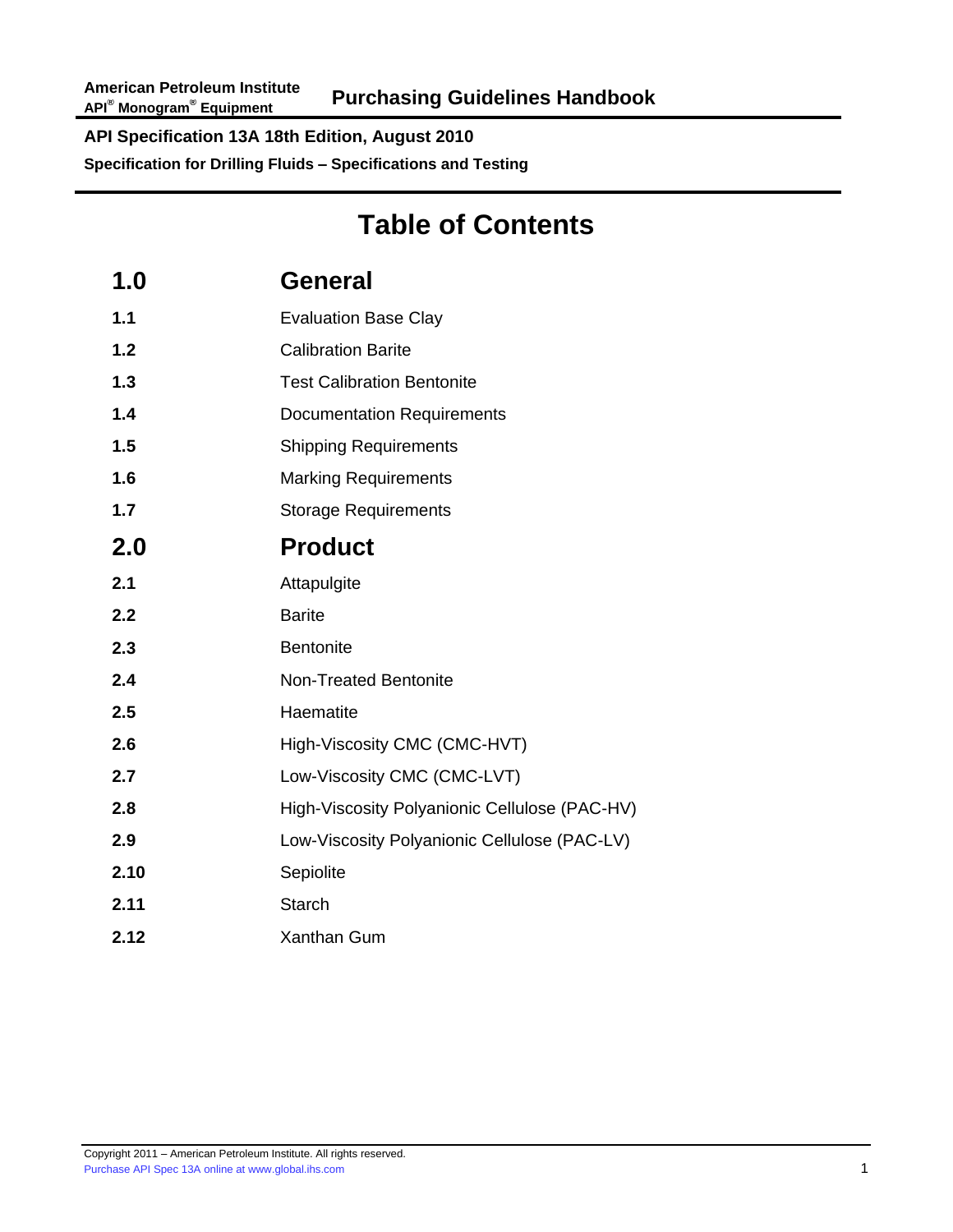**Specification for Drilling Fluids – Specifications and Testing**

# **1.0 GENERAL**

Specification 13A includes the following requirements for product ordered and may be applicable in addition to any product-specific requirements listed in other sections identified herein:

## **1.1 EVALUATION BASE CLAY**

| <b>Testing Product:</b>     | <b>Evaluation Base Clay</b>                                                                                                                                                                                                                                                                                                                           |  |
|-----------------------------|-------------------------------------------------------------------------------------------------------------------------------------------------------------------------------------------------------------------------------------------------------------------------------------------------------------------------------------------------------|--|
| Grade:                      | API Standard                                                                                                                                                                                                                                                                                                                                          |  |
| <b>Product Information:</b> | API Specification 13A - 4.2.5<br>API standard evaluation base clay (formerly OCMA base clay;<br>not OCMA grade bentonite): stocks of API standard evaluation<br>base clay have been set aside and can be ordered through the<br>API.<br>API Specification 13A - 17.4.1.2 Footnote 13<br>API standard evaluation base clay is an example of a suitable |  |
|                             | product available commercially. Requests for clay should be<br>directed to the API which will forward the request to a supplier<br>for further handling. This information is given for the<br>convenience of users of this Internal Standard and does not<br>constitute an endorsement by ISO of this product.                                        |  |

### **1.2 CALIBRATION BARITE**

| <b>Testing Product:</b>     | Calibration barite                                                                                                                                                   |  |
|-----------------------------|----------------------------------------------------------------------------------------------------------------------------------------------------------------------|--|
| Grade:                      | Calibration                                                                                                                                                          |  |
| <b>Product Information:</b> | API Specification 13A - Annex B.1.2                                                                                                                                  |  |
|                             | Calibration barite and test calibration bentonite are available<br>through the API offices (see 4.2.1) for use by laboratories to<br>determine their test precision. |  |

### **1.3 TEST CALIBRATION BENTONITE**

| <b>Testing Product:</b>     | Test calibration bentonite                                                                                                                                           |  |
|-----------------------------|----------------------------------------------------------------------------------------------------------------------------------------------------------------------|--|
| Grade:                      | Test calibration                                                                                                                                                     |  |
| <b>Product Information:</b> | API Specification 13A - Annex B.1.2                                                                                                                                  |  |
|                             | Calibration barite and test calibration bentonite are available<br>through the API offices (see 4.2.1) for use by laboratories to<br>determine their test precision. |  |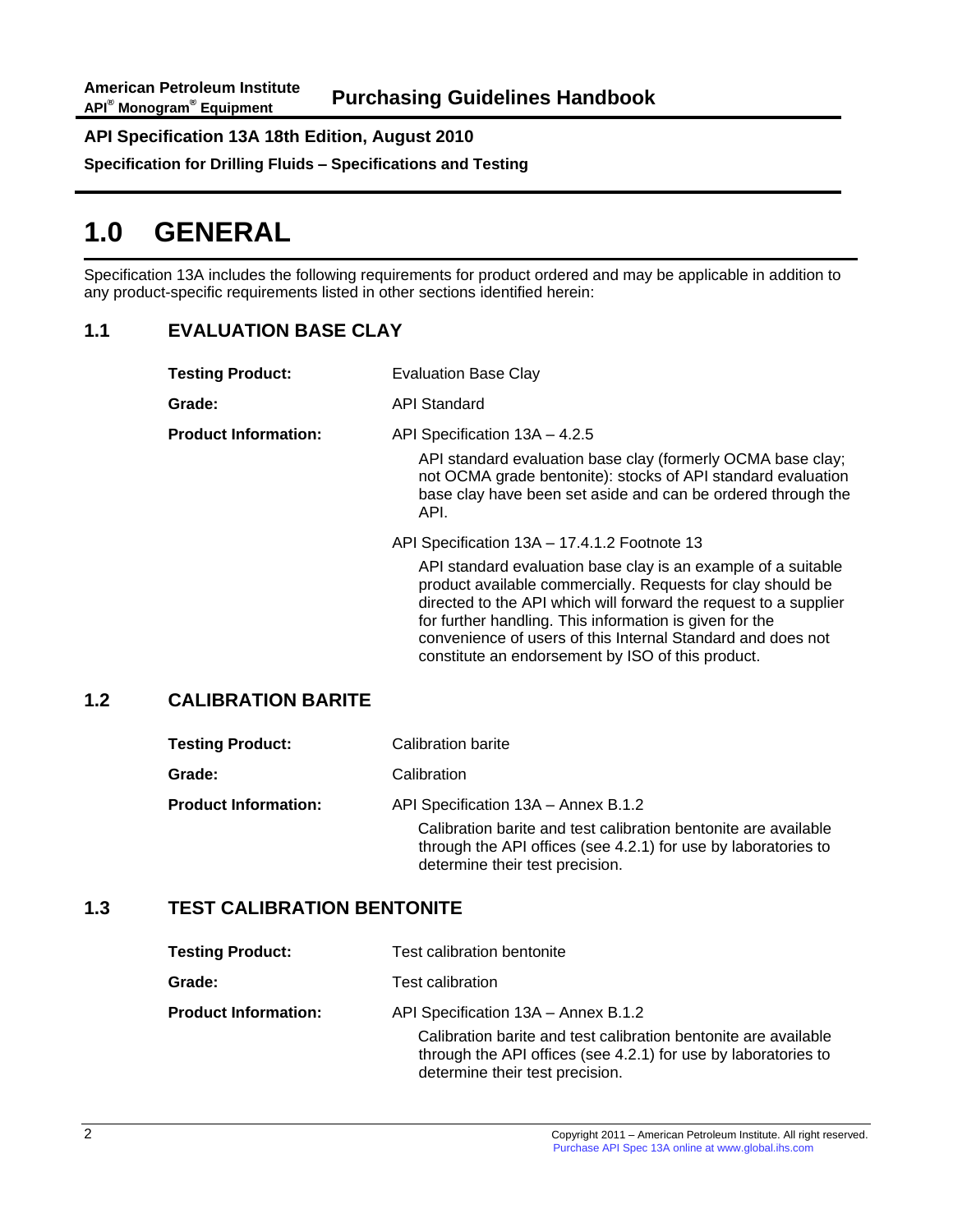**Specification for Drilling Fluids – Specifications and Testing**

### **1.4 DOCUMENTATION REQUIREMENTS**

|     | <b>Documentation:</b>               | <b>Certificates of Calibration</b>                                                                                                                                                                                                                                                                                                                                                                                                                                                                                                                 |
|-----|-------------------------------------|----------------------------------------------------------------------------------------------------------------------------------------------------------------------------------------------------------------------------------------------------------------------------------------------------------------------------------------------------------------------------------------------------------------------------------------------------------------------------------------------------------------------------------------------------|
|     | Product:                            | All                                                                                                                                                                                                                                                                                                                                                                                                                                                                                                                                                |
|     | <b>Description of Requirements:</b> | Use of test calibration materials in checking testing<br>procedures                                                                                                                                                                                                                                                                                                                                                                                                                                                                                |
|     |                                     | API Specification 13A - 4.2.3<br>The custodian Shall furnish a certificate of<br>analysis for each sample                                                                                                                                                                                                                                                                                                                                                                                                                                          |
| 1.5 | <b>SHIPPING REQUIREMENTS</b>        |                                                                                                                                                                                                                                                                                                                                                                                                                                                                                                                                                    |
|     | Shipping:                           | Packaging Material                                                                                                                                                                                                                                                                                                                                                                                                                                                                                                                                 |
|     | <b>Product:</b>                     | All                                                                                                                                                                                                                                                                                                                                                                                                                                                                                                                                                |
|     | <b>Description of Requirements:</b> | API Specification 13A - 6.1.1<br>Packaging of palletized goods should safeguard<br>the means of safe handling, transport, storage<br>and identification, and minimize damage and<br>spillage. Packed material should be inside the<br>dimensions of the pallet although some<br>overhang is allowed.                                                                                                                                                                                                                                               |
|     |                                     | API Specification 13A - 4.2.3<br>The custodian Shall furnish a certificate of<br>analysis for each sample                                                                                                                                                                                                                                                                                                                                                                                                                                          |
|     | Shipping:                           | <b>Pallets</b>                                                                                                                                                                                                                                                                                                                                                                                                                                                                                                                                     |
|     | <b>Product:</b>                     | All                                                                                                                                                                                                                                                                                                                                                                                                                                                                                                                                                |
|     | <b>Description of Requirements:</b> | API Specification 13A - 6.2.2<br>Preferred sizes for wooden pallets include the<br>following: a) 1 200 mm $\times$ 1 000 mm (47 in $\times$ 39<br>in) $CP6$ ;<br>b) 1 140 mm $\times$ 1 140 mm (45 in $\times$ 45 in)<br>CP8/CP9/CP3;<br>c) 1 219 mm $\times$ 1 219 mm (48 in $\times$ 48 in);<br>d) 1 118 mm $\times$ 1 321 mm (44 in $\times$ 52 in);<br>e) 1 067 mm $\times$ 1 321 mm (42 in $\times$ 52 in),<br>equivalent to CP4/CP7;<br>f) 1 016 mm $\times$ 1 219 mm (40 in $\times$ 48 in).<br>NOTE CP is the size as defined in ISO 6780. |
|     |                                     | API Specification 13A - 6.2.3<br>Other pallet sizes and details concerning design<br>and construction should be agreed upon by the<br>manufacturer and the customer.                                                                                                                                                                                                                                                                                                                                                                               |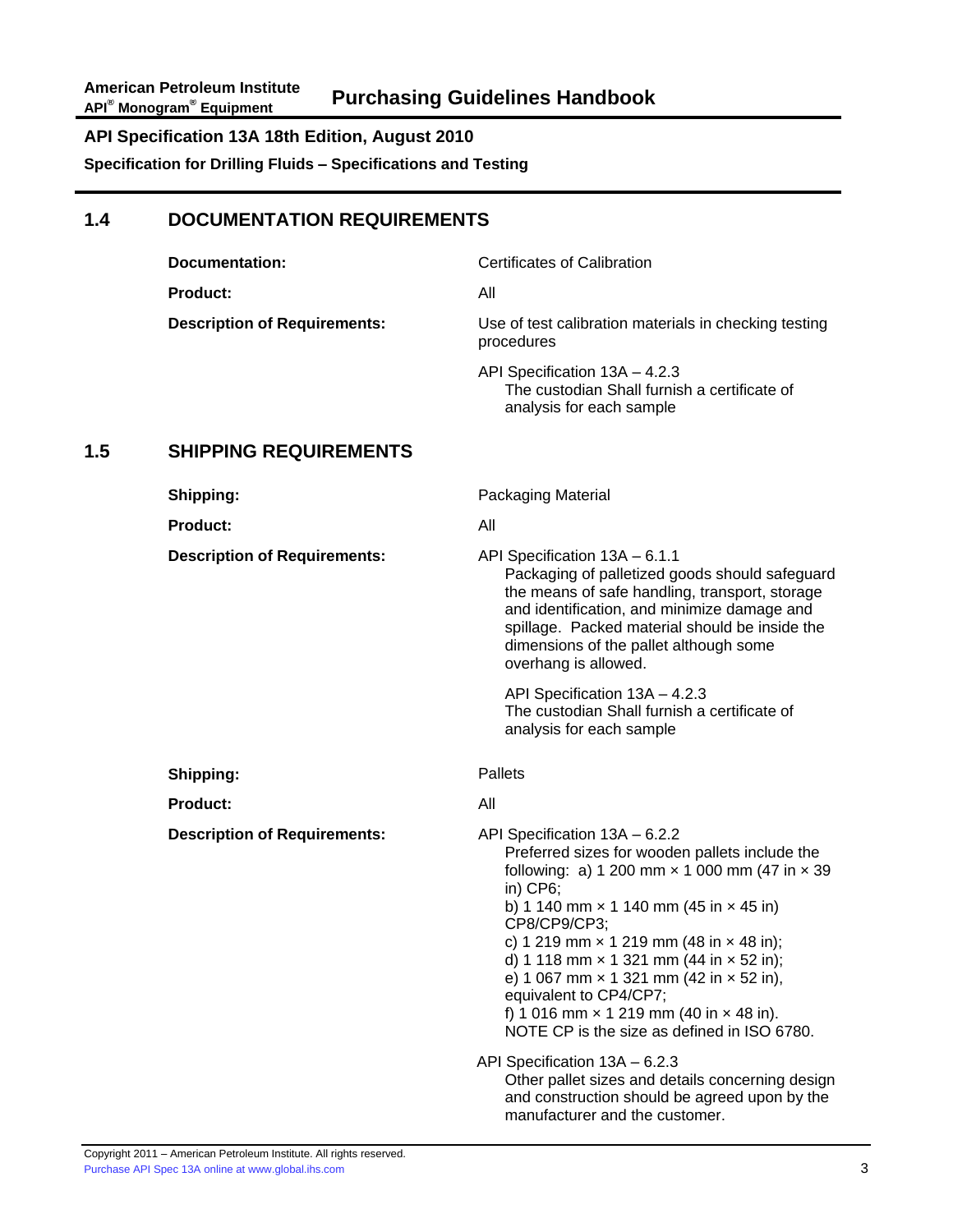**Specification for Drilling Fluids – Specifications and Testing**

|     | Shipping:                           | <b>Pallet Covers</b>                                                                                                                                                                                                                                                                                                                                                                                                                                                                                                                                                   |
|-----|-------------------------------------|------------------------------------------------------------------------------------------------------------------------------------------------------------------------------------------------------------------------------------------------------------------------------------------------------------------------------------------------------------------------------------------------------------------------------------------------------------------------------------------------------------------------------------------------------------------------|
|     | Product:                            | All                                                                                                                                                                                                                                                                                                                                                                                                                                                                                                                                                                    |
|     | <b>Description of Requirements:</b> | API Specification 13A - 6.6.2<br>All plastics should be UV-stabilized, unless<br>otherwise requested.                                                                                                                                                                                                                                                                                                                                                                                                                                                                  |
| 1.6 | <b>MARKING REQUIREMENTS</b>         |                                                                                                                                                                                                                                                                                                                                                                                                                                                                                                                                                                        |
|     | <b>Marking:</b>                     | <b>Bags</b>                                                                                                                                                                                                                                                                                                                                                                                                                                                                                                                                                            |
|     | <b>Product:</b>                     | All                                                                                                                                                                                                                                                                                                                                                                                                                                                                                                                                                                    |
|     | <b>Description of Requirements:</b> | API Specification 13A - 6.5<br>Markings shall include the following, where<br>applicable and as specified by individual<br>contracts:<br>a) name of the material in print script at least 13<br>mm (0,5 in) high;<br>b) mass, which shall be denominated in<br>kilograms, of the material in letters, or numbers<br>and letters, at least 6 mm (0,25 in) high;<br>c) lot/batch number in print script and/or<br>numbers at least 3 mm (0,125 in) high, traceable<br>to manufacturer's country of origin;<br>d) identification as recyclable;<br>e) safety information. |
|     | Marking:                            | Pallets                                                                                                                                                                                                                                                                                                                                                                                                                                                                                                                                                                |
|     | <b>Product:</b>                     | All                                                                                                                                                                                                                                                                                                                                                                                                                                                                                                                                                                    |
|     | <b>Description of Requirements:</b> | API Specification 13A - 6.4<br>Markings should include the following, where<br>applicable and as specified by individual<br>contracts:<br>a) product name;<br>b) gross/net mass, in kilograms (pounds);<br>c) other information as required, such as<br>manufacturer's name, gross allowable mass,<br>disposal options.                                                                                                                                                                                                                                                |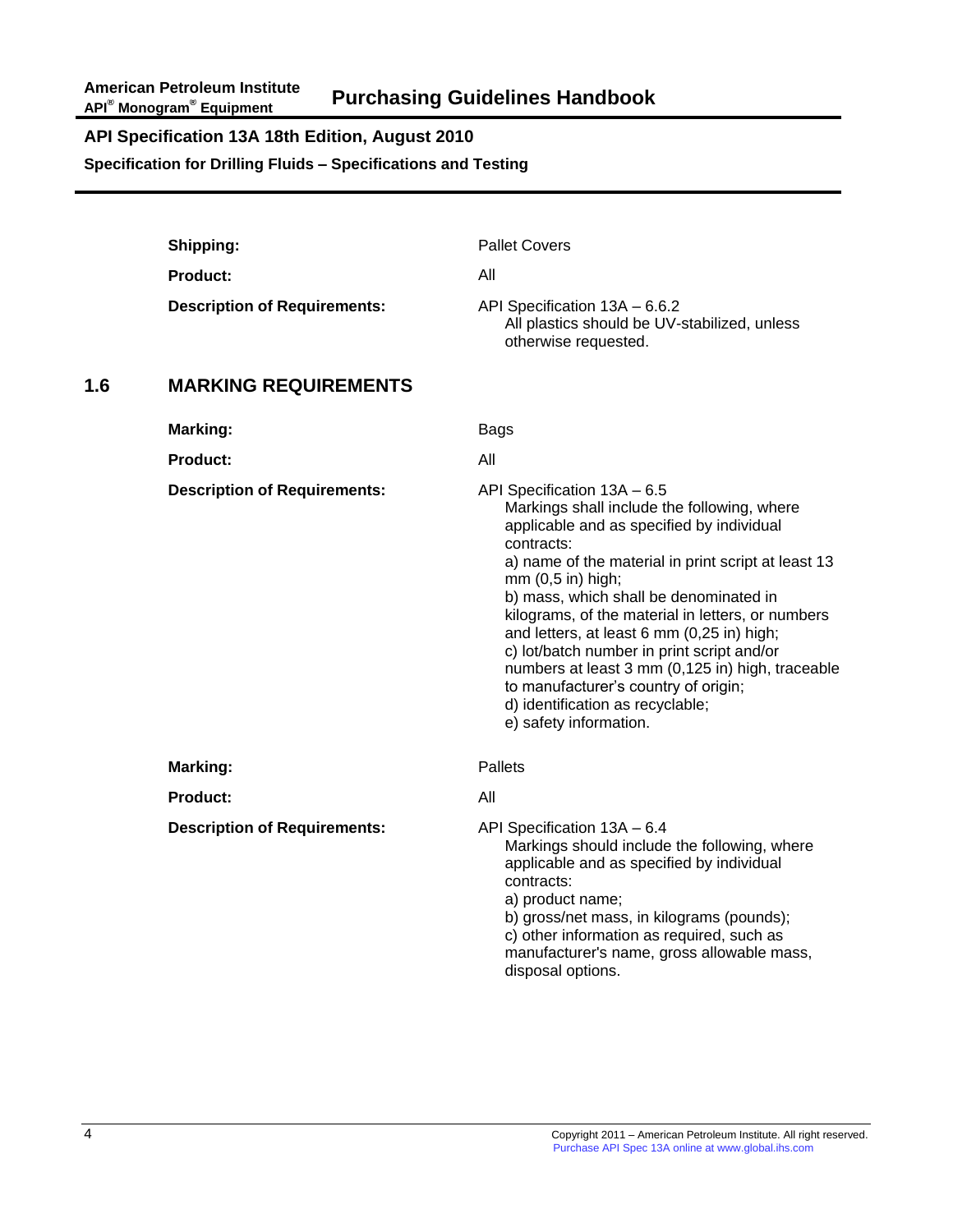# **1.7 STORAGE REQUIREMENTS**

| Storage:                            | All                                                                                      |
|-------------------------------------|------------------------------------------------------------------------------------------|
| Product:                            | All                                                                                      |
| <b>Description of Requirements:</b> | API Specification 13A - 6.8<br>The manufacturer shall advise on storage upon<br>request. |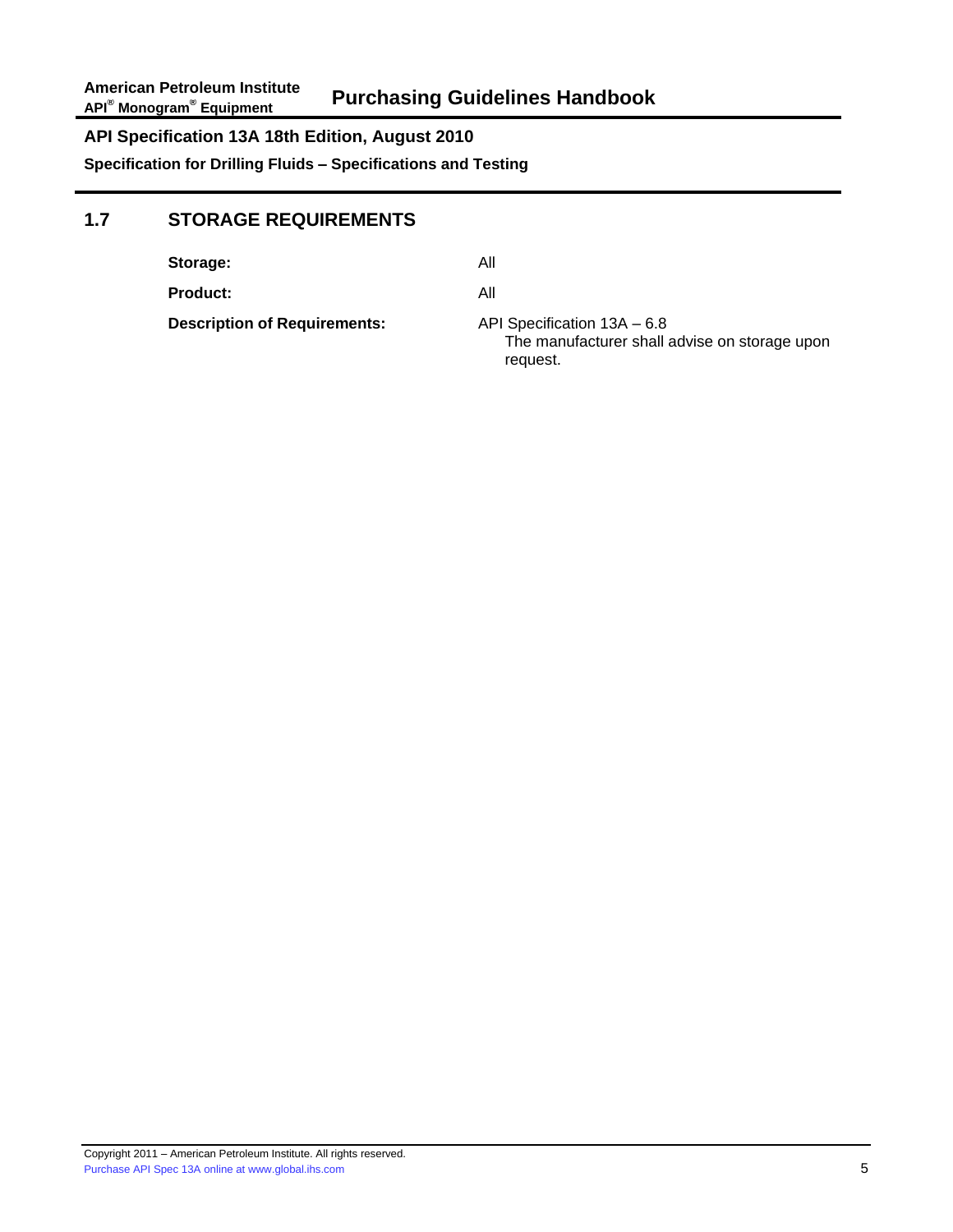**Specification for Drilling Fluids – Specifications and Testing**

# **2.0 PRODUCT**

# **2.1 ATTAPULGITE**

| <b>Product:</b>                                 | Attapulgite                                                                                                                                                                                                                                                                                                                                       |  |
|-------------------------------------------------|---------------------------------------------------------------------------------------------------------------------------------------------------------------------------------------------------------------------------------------------------------------------------------------------------------------------------------------------------|--|
| <b>Grade:</b>                                   | <b>Drilling Grade</b>                                                                                                                                                                                                                                                                                                                             |  |
| <b>Product Description:</b>                     | API Specification 13A - 12.1.1<br>Drilling-grade attapulgite clay is a naturally occurring clay<br>mineral. Accessory minerals include quartz, feldspar and<br>calcite.                                                                                                                                                                           |  |
| <b>Product Physical</b><br><b>Requirements:</b> | API Specification 13A - 12.1.2<br>Drilling-grade attapulgite shall be deemed to meet the<br>requirements of this International Standard if a composite<br>sample representing no more than one day's production<br>conforms to the physical specifications of Table 11, represents<br>the product produced and is controlled by the manufacturer. |  |

| Table 11 - Attapulgite physical specifications |
|------------------------------------------------|
|------------------------------------------------|

| <b>Requirement</b>                     | <b>Standard</b>              |
|----------------------------------------|------------------------------|
| Suspension properties:                 |                              |
| Viscometer dial reading at 600 r/min   | Minimum 30                   |
| Residue of diameter greater than 75 um | Maximum mass fraction 8,0 %  |
| Moisture, percent                      | Maximum mass fraction 16,0 % |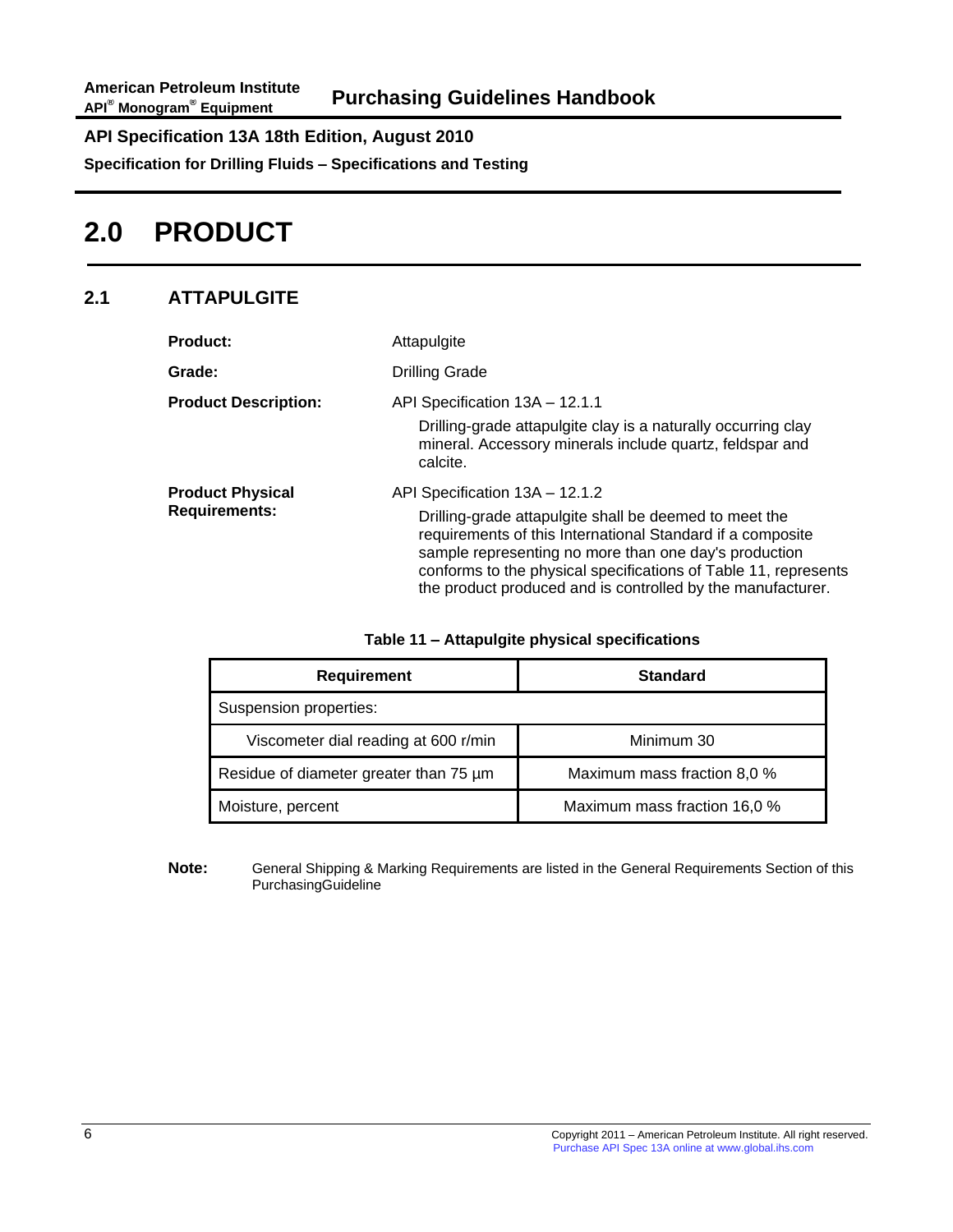### **2.2 BARITE**

| <b>Product:</b>                                   | <b>Barite</b>                                                                                                                                                                                                                                                                                                                                                                                                                                                                                                                                                                                                                                           |
|---------------------------------------------------|---------------------------------------------------------------------------------------------------------------------------------------------------------------------------------------------------------------------------------------------------------------------------------------------------------------------------------------------------------------------------------------------------------------------------------------------------------------------------------------------------------------------------------------------------------------------------------------------------------------------------------------------------------|
| Grade:                                            | <b>Drilling Grade</b>                                                                                                                                                                                                                                                                                                                                                                                                                                                                                                                                                                                                                                   |
| <b>Product Description:</b>                       | API Specification 13A - 7.1.1<br>Drilling-grade barite is produced from commercial barium<br>sulfate-containing ores. The manufacturer shall retain<br>certificates of analysis or similar documentation on these<br>commercial barium sulfate ores. It may be produced from a<br>single ore or a blend of ores and may be a straight-mined<br>product or processed by beneficiation methods, i.e. washing,<br>tabling, jigging or flotation. It may contain accessory minerals<br>in addition to the barium sulfate (BaSO4) mineral. Because of<br>mineral impurities, commercial barite can vary in colour from<br>off-white to grey to red or brown. |
| <b>Product Physical</b><br><b>Requirements:</b>   | API Specification 13A - 7.1.2<br>Drilling-grade barite shall be deemed to meet the requirements<br>of this International Standard if a composite sample<br>representing no more than one day's production conforms to<br>the chemical and physical specifications of Table 2, represents<br>the product produced and is controlled by the manufacturer.                                                                                                                                                                                                                                                                                                 |
| <b>Manufacturer Certificate</b><br>Documentation: | API Specification 13A - 7.1.1<br>The manufacturer shall retain certificates of analysis or similar<br>documentation on these commercial barium sulfate ores.                                                                                                                                                                                                                                                                                                                                                                                                                                                                                            |

| <b>Requirement</b>                                           | <b>Standard</b>             |
|--------------------------------------------------------------|-----------------------------|
| Density                                                      | 4,20 g/ml, minimum          |
| Water-soluble alkaline earth metals, as calcium              | 250 mg/kg, maximum          |
| Residue greater than 75 um                                   | Maximum mass fraction 3,0 % |
| Particles less than 6 um in equivalent spherical<br>diameter | Maximum mass fraction 30 %  |

#### **Table 2 – Barite physical and chemical requirements**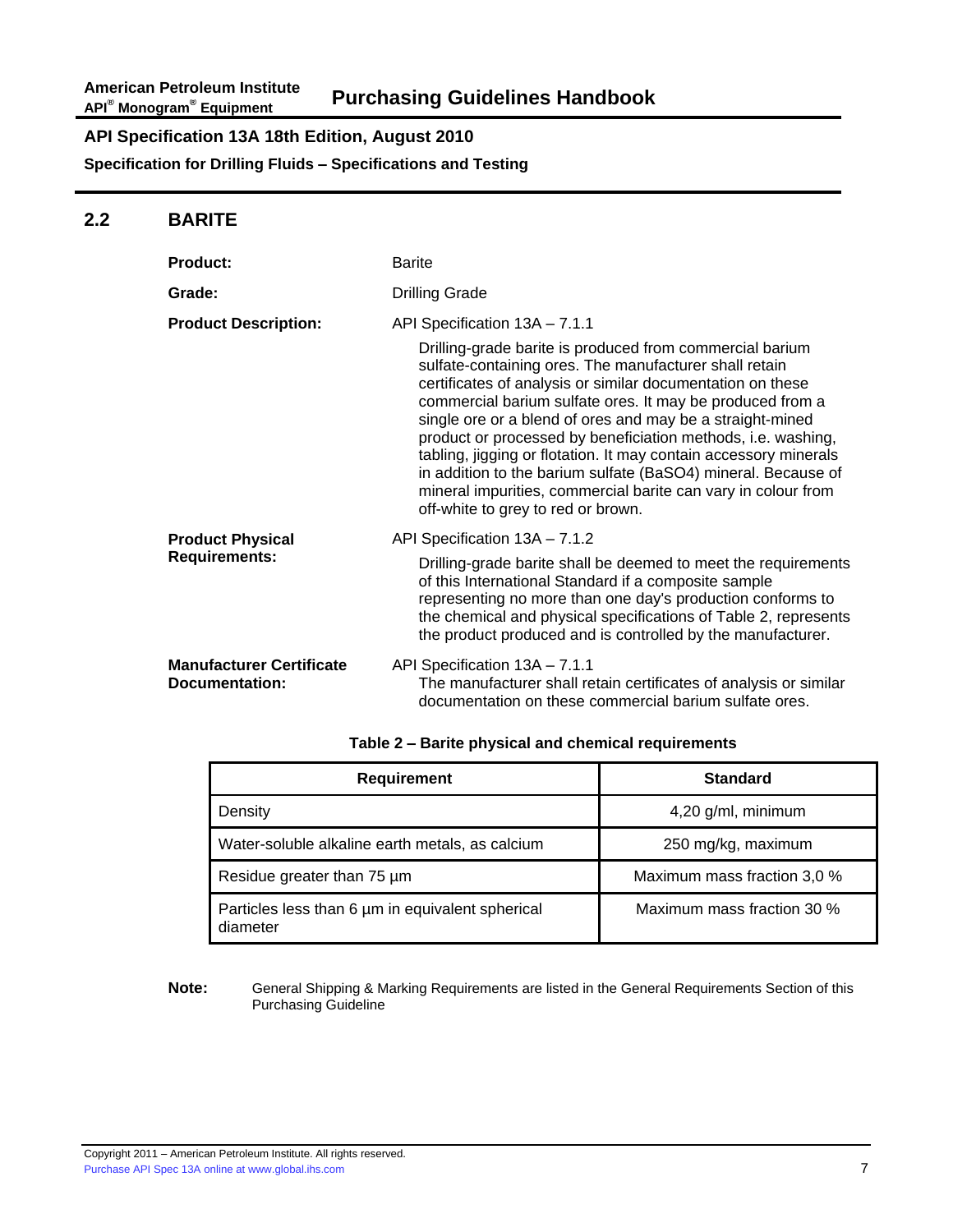**Specification for Drilling Fluids – Specifications and Testing**

| <b>Product:</b>                                   | Barite 4.1                                                                                                                                                                                                                                                                                                                                                                                                                                                                                                                                                                                                                                                                                                                                                                                                                                                |
|---------------------------------------------------|-----------------------------------------------------------------------------------------------------------------------------------------------------------------------------------------------------------------------------------------------------------------------------------------------------------------------------------------------------------------------------------------------------------------------------------------------------------------------------------------------------------------------------------------------------------------------------------------------------------------------------------------------------------------------------------------------------------------------------------------------------------------------------------------------------------------------------------------------------------|
| Grade:                                            | <b>Drilling Grade</b>                                                                                                                                                                                                                                                                                                                                                                                                                                                                                                                                                                                                                                                                                                                                                                                                                                     |
| <b>Product Description:</b>                       | API Specification 13A - 20.1.1<br>Drilling grade barite is produced from commercial barium                                                                                                                                                                                                                                                                                                                                                                                                                                                                                                                                                                                                                                                                                                                                                                |
|                                                   | sulfate-containing ores. It may be produced from a single ore<br>or a blend of ores and may be a straight-mined product or<br>processed by beneficiation methods, i.e. washing, tabling,<br>jigging, or flotation. It may contain accessory minerals other<br>than the barium sulfate (BaSO4) mineral. Because of mineral<br>impurities, commercial barite may vary in colour from off-white<br>to grey to red or brown. Common accessory minerals are<br>silicates such as quartz and chert, carbonate compounds such<br>as siderite and dolomite, and metallic oxide and sulfide<br>compounds. Although these minerals are normally insoluble,<br>they can, under certain conditions, react with other<br>components in some types of drilling fluids and cause adverse<br>changes in the drilling fluid properties. (See Annex A for more<br>details.) |
| <b>Product Physical</b>                           | API Specification 13A - 20.1.5                                                                                                                                                                                                                                                                                                                                                                                                                                                                                                                                                                                                                                                                                                                                                                                                                            |
| <b>Requirements:</b>                              | Barite 4,1 shall be deemed to meet the requirements of this<br>International Standard if a composite sample representing no<br>more than one day's production conforms to the chemical and<br>physical specifications of Table 19, represents the product<br>produced, and is controlled by the manufacturer.                                                                                                                                                                                                                                                                                                                                                                                                                                                                                                                                             |
| <b>Manufacturer Certificate</b><br>Documentation: | API Specification 13A - 20.1.1<br>The manufacturer shall retail certificates of analysis or similar<br>documentation on these commercial barium sulfate ores.                                                                                                                                                                                                                                                                                                                                                                                                                                                                                                                                                                                                                                                                                             |

| <b>Requirement</b>                                           | <b>Standard</b>             |
|--------------------------------------------------------------|-----------------------------|
| Density                                                      | 4,10 g/ml, minimum          |
| Water-soluble alkaline earth metals, as calcium              | 250 mg/kg, maximum          |
| Residue greater than 75 um                                   | Maximum mass fraction, 3,0% |
| Particles less than 6 um in equivalent spherical<br>diameter | Maximum mass fraction, 30%  |

**Note 1:** End users should be aware that the material described in this clause has a lower density than ISO13500/API 13A, Clause 7 Barite (API Specification 13A – 20.1.3)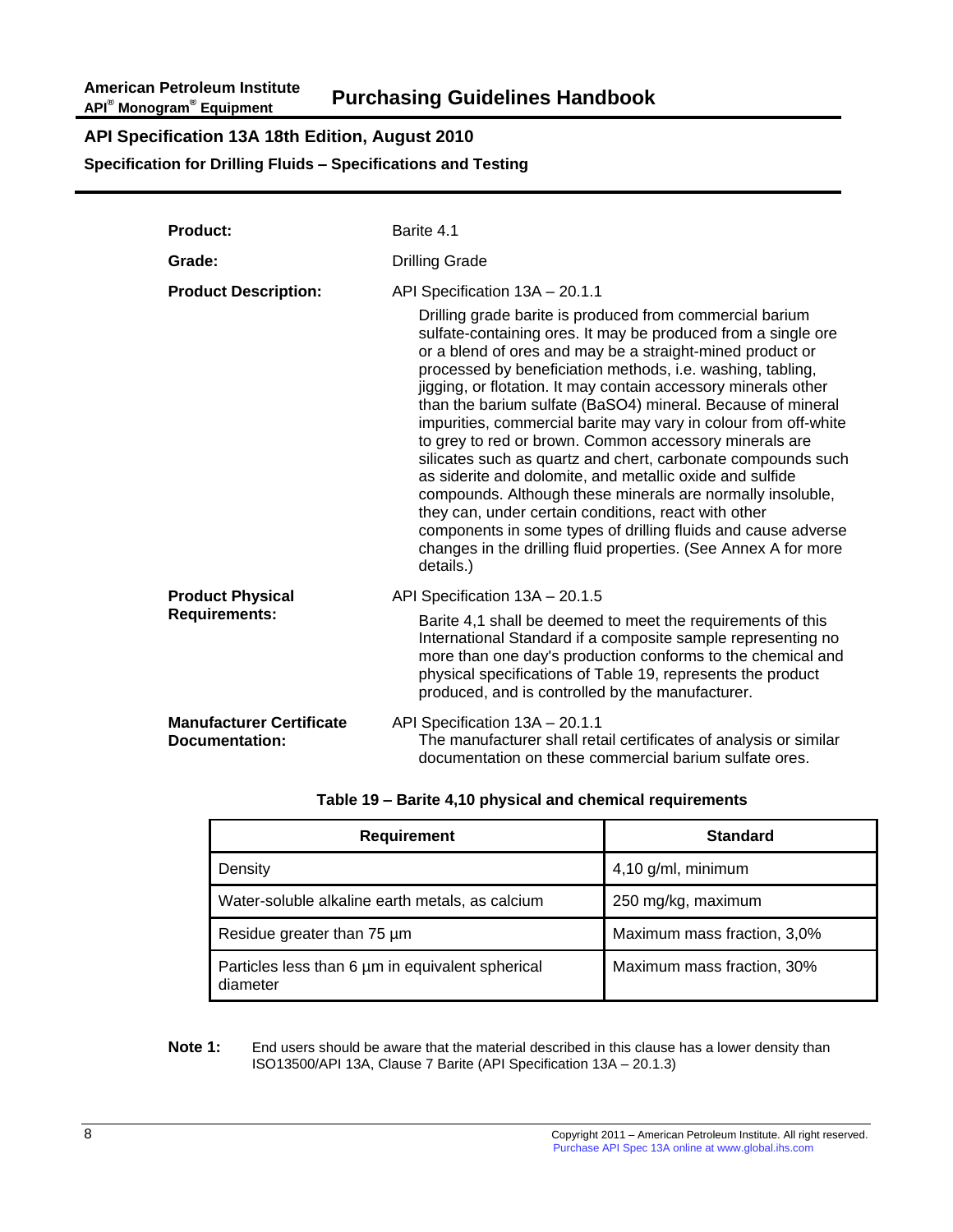### **Specification for Drilling Fluids – Specifications and Testing**

| Note 2:                     | General Shipping & Marking Requirements are listed in the General Requirements Section of this<br><b>Purchasing Guideline</b> |                                                                                                                                                                          |
|-----------------------------|-------------------------------------------------------------------------------------------------------------------------------|--------------------------------------------------------------------------------------------------------------------------------------------------------------------------|
| <b>Testing Product:</b>     |                                                                                                                               | Calibration barite                                                                                                                                                       |
| Grade:                      |                                                                                                                               | Calibration                                                                                                                                                              |
| <b>Product Information:</b> |                                                                                                                               | API Specification 13A - Annex B.1.2<br>Calibration barite and test calibration bentonite are available<br>through the API offices (see 4.2.1) for use by laboratories to |
|                             |                                                                                                                               | determine their test precision.                                                                                                                                          |
| Note:                       | Guideline                                                                                                                     | Calibration barite can also be found in the General Requirements Section of this Purchasing                                                                              |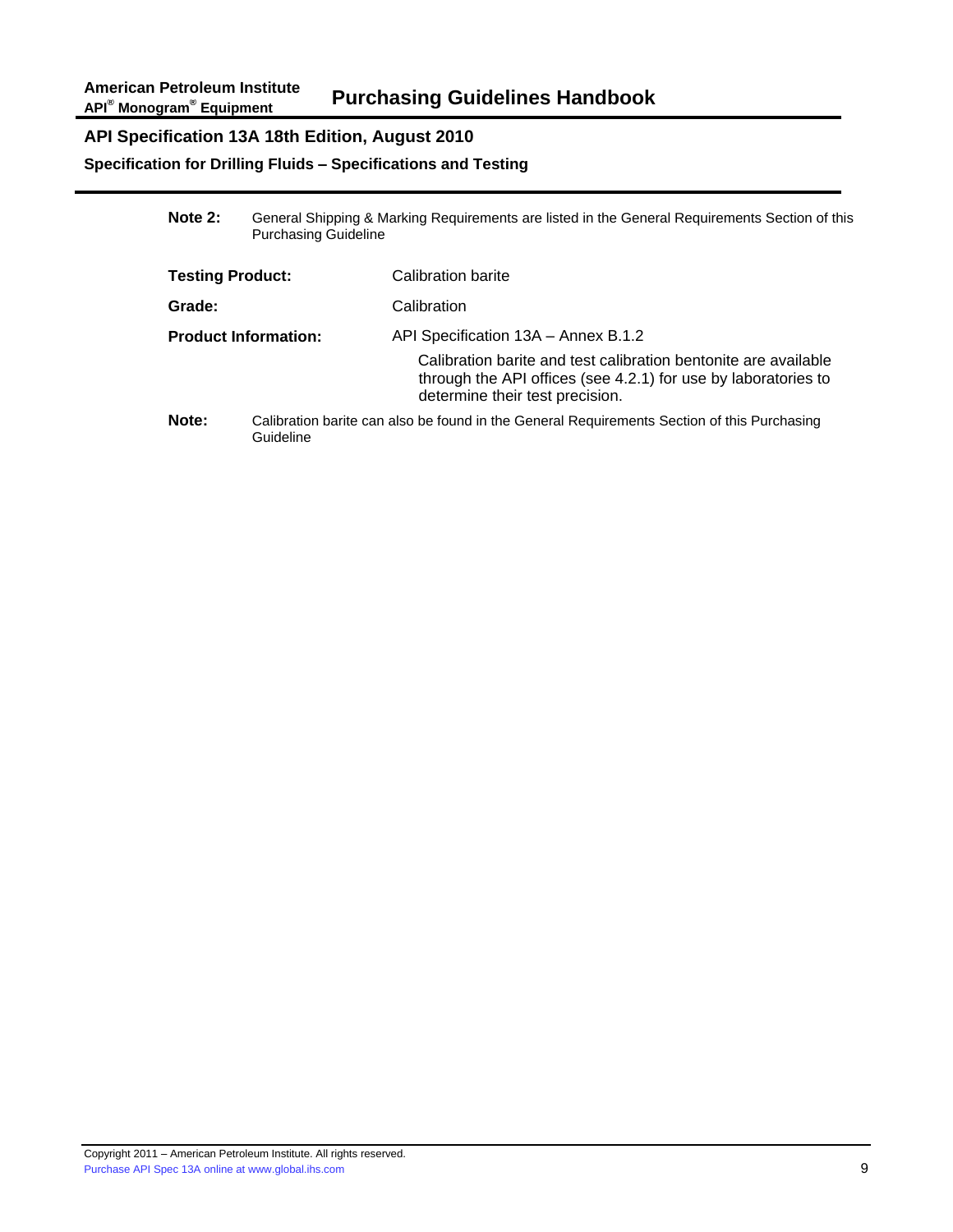### **2.3 BENTONITE**

| <b>Product:</b>             | <b>Bentonite</b>                                                                                                                                                                                                                                                                                             |
|-----------------------------|--------------------------------------------------------------------------------------------------------------------------------------------------------------------------------------------------------------------------------------------------------------------------------------------------------------|
| Grade:                      | <b>Drilling Grade</b>                                                                                                                                                                                                                                                                                        |
| <b>Product Description:</b> | API Specification 13A - 9.1.1                                                                                                                                                                                                                                                                                |
|                             | Drilling-grade bentonite is a naturally occurring clay containing<br>the clay minerals of smectite. It can also contain accessory<br>minerals, such as quartz, mica, feldspar and calcite.                                                                                                                   |
| <b>Product Physical</b>     | API Specification 13A - 9.1.2                                                                                                                                                                                                                                                                                |
| <b>Requirements:</b>        | Drilling-grade bentonite shall be deemed to meet the<br>requirements of this International Standard if a composite<br>sample representing no more than one day's production<br>conforms to the physical specifications of Table 8, represents<br>the product produced and is controlled by the manufacturer. |

#### **Table 8 – Bentonite physical specifications**

| <b>Requirement</b>                     | <b>Standard</b>             |
|----------------------------------------|-----------------------------|
| Suspension properties:                 |                             |
| Viscometer dial reading at 600 r/min   | Minimum 30                  |
| Yield point/plastic viscosity ratio    | Maximum 3                   |
| Filtrate volume                        | Maximum 15,0 ml             |
| Residue of diameter greater than 75 um | Maximum mass fraction 4,0 % |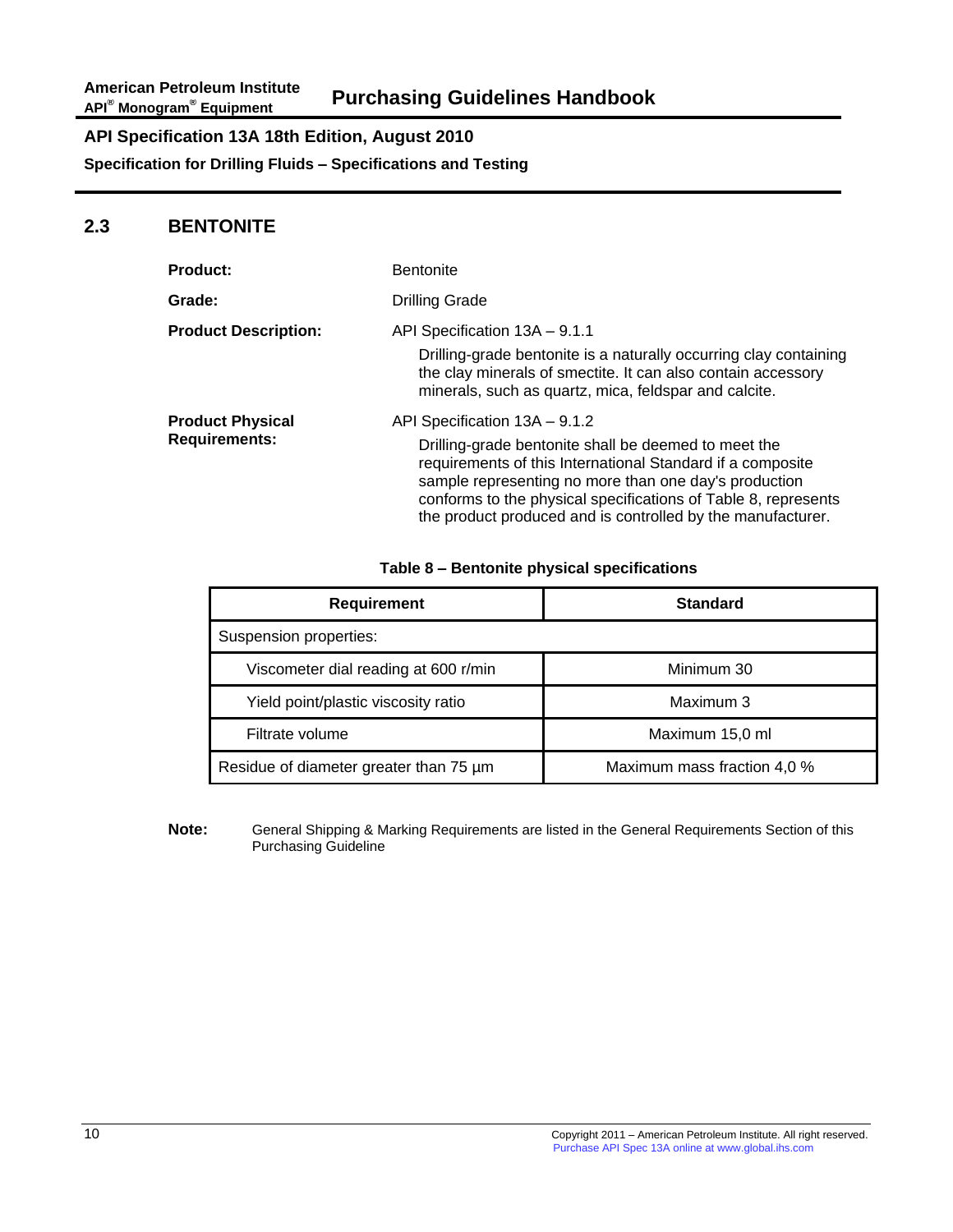**Specification for Drilling Fluids – Specifications and Testing**

| <b>Product:</b>                                         | <b>Bentonite</b>                                                                                                                                                                                                                                                                                                                               |
|---------------------------------------------------------|------------------------------------------------------------------------------------------------------------------------------------------------------------------------------------------------------------------------------------------------------------------------------------------------------------------------------------------------|
| Grade:                                                  | <b>OCMA</b>                                                                                                                                                                                                                                                                                                                                    |
| <b>Product Description:</b>                             | API Specification 13A - 11.1.1<br>OCMA-grade bentonite is a montmorillonite-based clay which,<br>by nature of its source, cannot meet all aspects of Clause 9.<br>This bentonite may have been treated with soda ash, polymer<br>or other chemicals to improve suspension property<br>performance.                                             |
| <b>Product Physical</b><br><b>Requirements:</b>         | API Specification 13A - 11.1.2<br>OCMA-grade bentonite shall be deemed to meet the<br>requirements of this International Standard if a<br>composite sample representing no more than one day's<br>production conforms to the physical specifications of<br>Table 10, represents the product produced and is controlled by<br>the manufacturer. |
| <b>Product Specific Marking</b><br><b>Requirements:</b> | API Specification 13A - 11.1.3<br>Manufacturers and licensees shall provide appropriate<br>markings on the container in block letters at least 6 mm (0,25)<br>in) high below the name of the material, the type of treatment<br>of the bentonite with polymer, soda ash or other material.                                                     |

#### **Table 10 – OCMA grade bentonite physical specifications**

| <b>Requirement</b>                     | <b>Standard</b>             |
|----------------------------------------|-----------------------------|
| Suspension properties:                 |                             |
| Viscometer dial reading at 600 r/min   | Minimum 30                  |
| Yield point/plastic viscosity ratio    | Maximum 6                   |
| Filtrate volume, millilitres           | Maximum 16,0                |
| Residue of diameter greater than 75 um | Maximum 2,5 % mass fraction |

#### **Note:** General Shipping & Marking Requirements are listed in the General Requirements Section of this Purchasing Guideline

| <b>Testing Product:</b>     |  | Test calibration bentonite                                                                                                                                           |
|-----------------------------|--|----------------------------------------------------------------------------------------------------------------------------------------------------------------------|
| Grade:                      |  | <b>Test calibration</b>                                                                                                                                              |
| <b>Product Information:</b> |  | API Specification 13A - Annex B.1.2                                                                                                                                  |
|                             |  | Calibration barite and test calibration bentonite are available<br>through the API offices (see 4.2.1) for use by laboratories to<br>determine their test precision. |
| N                           |  | Tost colibration berits can also be found in the Additional Pequirements Section of this Durcheoing                                                                  |

**Note:** Test calibration barite can also be found in the Additional Requirements Section of this Purchasing Guideline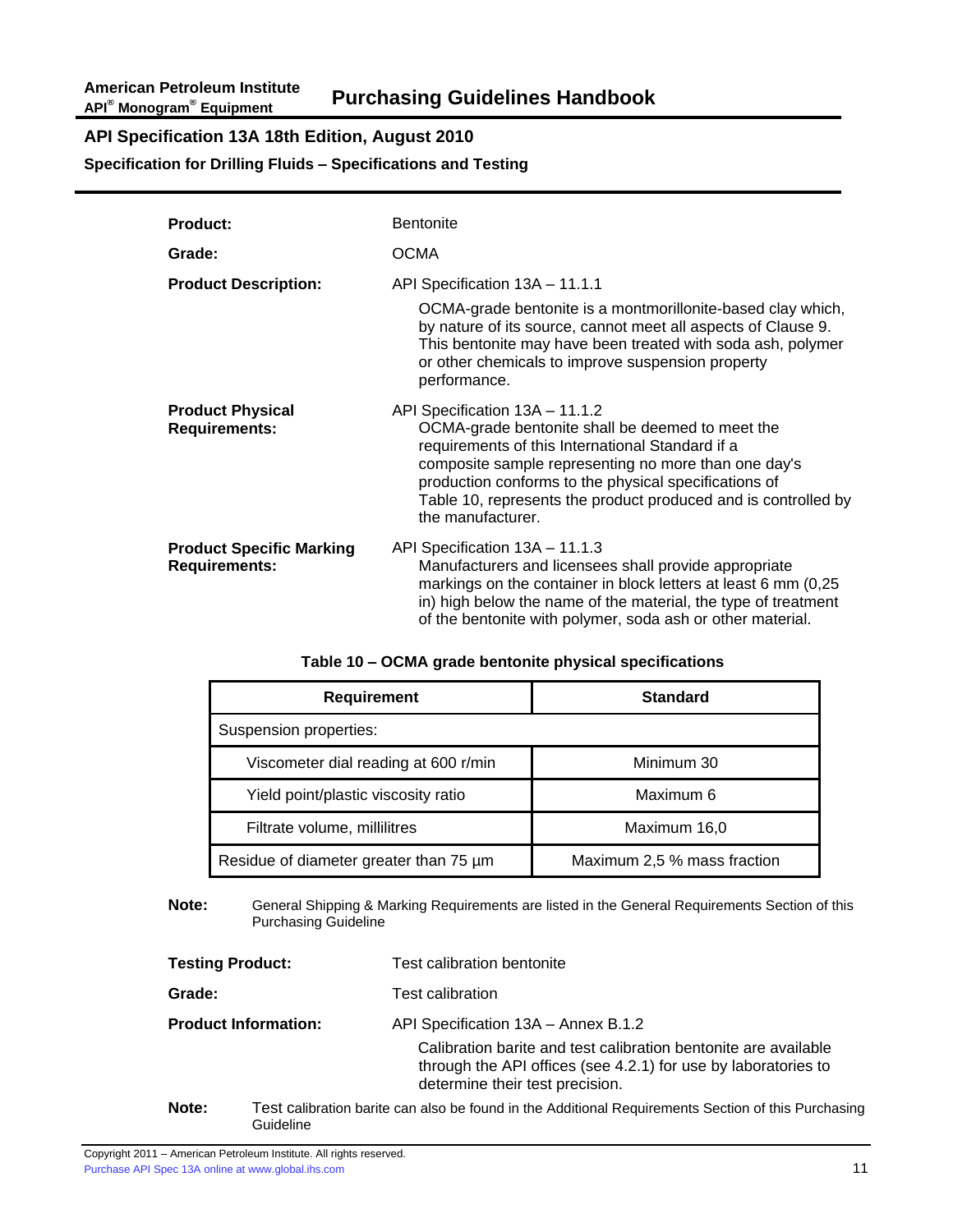### **2.4 NON-TREATED BENTONITE**

| <b>Product:</b>                                 | Non-treated Bentonite                                                                                                                                                                                                                                                                                                                                      |  |
|-------------------------------------------------|------------------------------------------------------------------------------------------------------------------------------------------------------------------------------------------------------------------------------------------------------------------------------------------------------------------------------------------------------------|--|
| Grade:                                          | <b>Drilling Grade</b>                                                                                                                                                                                                                                                                                                                                      |  |
| <b>Product Description:</b>                     | API Specification 13A - 10.1.1<br>Drilling-grade non-treated bentonite clay, composed principally<br>of the mineral smectite, is dried and ground, but not chemically<br>treated. It can also contain accessory minerals, such as<br>quartz, mica, feldspar and calcite.                                                                                   |  |
| <b>Product Physical</b><br><b>Requirements:</b> | API Specification 13A - 10.1.2<br>Drilling-grade non-treated bentonite shall be deemed to meet<br>the requirements of this International Standard if a composite<br>sample representing no more than one day's production<br>conforms to the physical specifications of Table 9, represents<br>the product produced and is controlled by the manufacturer. |  |

#### **Table 9 – Non-treated bentonite physical specifications**

| <b>Requirement</b>                               | <b>Standard</b> |
|--------------------------------------------------|-----------------|
| Suspension properties:                           |                 |
| Yield point/plastic viscosity ratio              | Maximum 1,5     |
| Dispersed plastic viscosity, millipascal-seconds | Minimum 10      |
| Dispersed filtrate volume, millilitres           | Maximum 12,5    |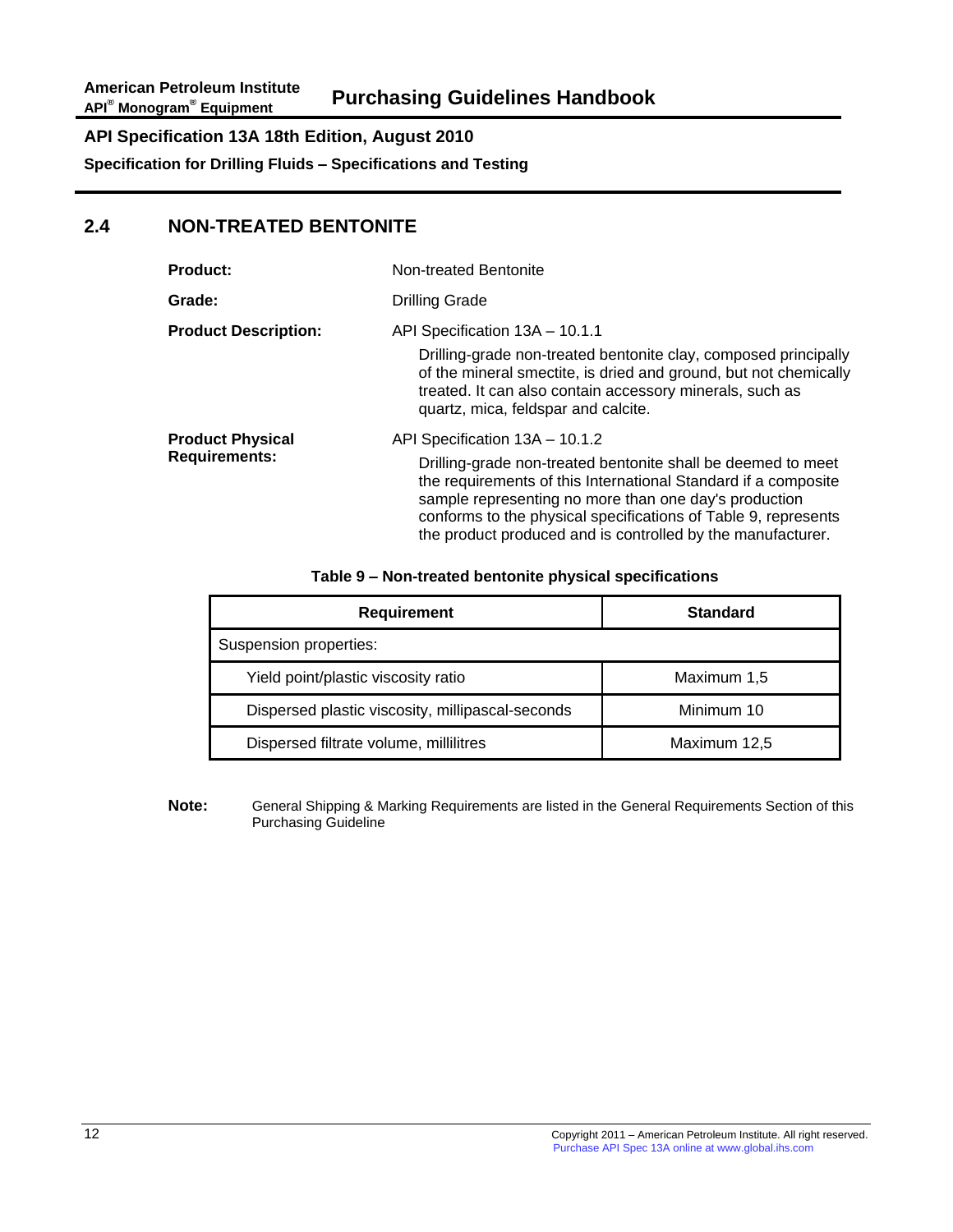### **2.5 HAEMATITE**

| <b>Product:</b>                                 | Haematite                                                                                                                                                                                                                                                                                                                                                                                                      |  |
|-------------------------------------------------|----------------------------------------------------------------------------------------------------------------------------------------------------------------------------------------------------------------------------------------------------------------------------------------------------------------------------------------------------------------------------------------------------------------|--|
| Grade:                                          | <b>Drilling Grade</b>                                                                                                                                                                                                                                                                                                                                                                                          |  |
| <b>Product Description:</b>                     | API Specification 13A - 8.1.1<br>Drilling-grade haematite is produced from commercial ores,<br>and may be a single ore or blends of haematite ores. The<br>haematite ores may be a straight, mined product or processed<br>material. Minor amounts of common accessory materials, other<br>than the iron oxide (Fe2O3) mineral, include silicon oxide,<br>aluminium oxide, calcium oxide, and magnesium oxide. |  |
| <b>Product Physical</b><br><b>Requirements:</b> | API Specification 13A - 8.1.2<br>Drilling-grade haematite shall be deemed to meet the<br>requirements of this International Standard if a composite<br>sample representing no more than one day's production<br>conforms to the chemical and physical specifications of Table<br>6, represents the product produced, and is controlled by the<br>manufacturer.                                                 |  |

#### **Table 6 – Haematite chemical and physical specifications**

| <b>Requirement</b>                                           | <b>Standard</b>             |
|--------------------------------------------------------------|-----------------------------|
| Density                                                      | 5,05 g/ml, minimum          |
| Water-soluble alkaline earth metals, as calcium              | 100 mg/kg, maximum          |
| Residue greater than 75 um                                   | Maximum mass fraction 1,5 % |
| Residue greater than 45 um                                   | Maximum mass fraction 15 %  |
| Particles less than 6 um in equivalent spherical<br>diameter | Maximum mass fraction 15 %  |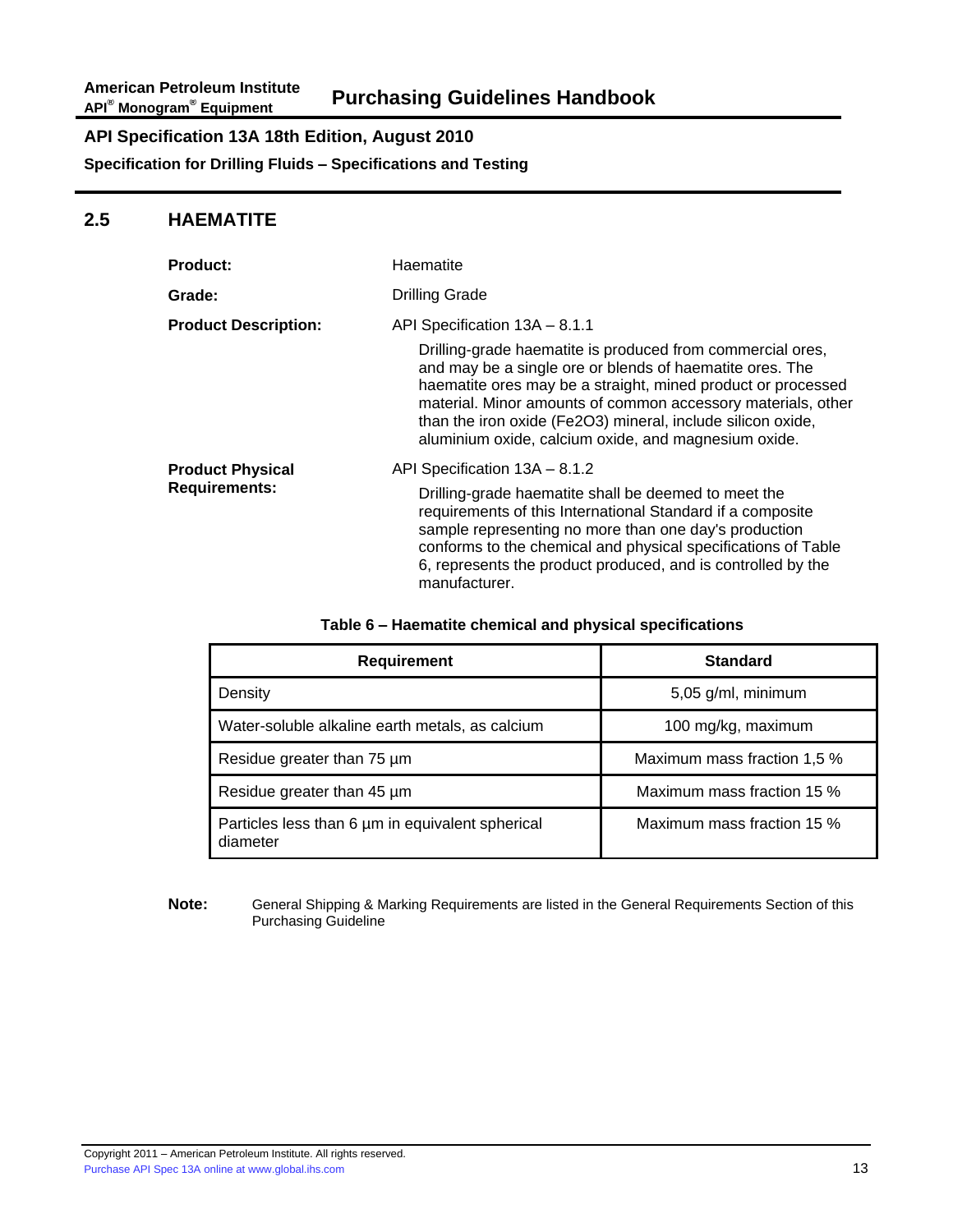# **2.6 HIGH-VISCOSITY CMC (CMC-HVT)**

| <b>Product:</b>                                            | High-viscosity CMC (CMC-HVT)                                                                                                                                                                                                                                                                                                     |
|------------------------------------------------------------|----------------------------------------------------------------------------------------------------------------------------------------------------------------------------------------------------------------------------------------------------------------------------------------------------------------------------------|
| Grade:                                                     | Technical-Grade                                                                                                                                                                                                                                                                                                                  |
| <b>Product Description:</b>                                | API Specification 13A - 15.1.1<br>Technical-grade high-viscosity carboxymethylcellulose (CMC-<br>HVT) is an alkali metal salt of carboxymethylcellulose. The<br>manufacturer shall maintain documentation of the analysis of<br>the cellulosic raw material used.                                                                |
|                                                            | API Specification 13A - 15.1.2<br>The product is a free-flowing or granulated powder and is not<br>normally purified of by-products formed in the reaction.                                                                                                                                                                      |
| <b>Product Physical</b><br><b>Requirements:</b>            | API Specification 13A - 15.1.3<br>CMC-HVT shall be deemed to meet the requirements of this<br>International Standard if a composite sample representing no<br>more than one day's production conforms to the physical<br>specifications of Table 14, represents the product produced<br>and is controlled by the manufacturer.   |
| <b>Technical Requirements:</b><br><b>Product Rejection</b> | API Specification 13A - 15.1.4<br>CMC-HVT shall be free from any starch or starch derivatives.<br>Therefore, a qualitative starch determination shall be<br>performed before proceeding with the CMC-HVT<br>performance testing. If starch is found, no further testing<br>should be performed and the sample shall be rejected. |

#### **Table 14 – CMC-HVT physical specifications**

| <b>Requirement</b>                   | <b>Standard</b> |
|--------------------------------------|-----------------|
| Starch or starch derivates presence  | No              |
| Solution properties:                 |                 |
| Viscometer dial reading at 600 r/min |                 |
| -in deionized water                  | Minimum 30      |
| $-$ in 40 g/l salt solution          | Minimum 30      |
| - in saturated salt water            | Minimum 30      |
| Filtrate volume, millilitres         | Maximum 10,0    |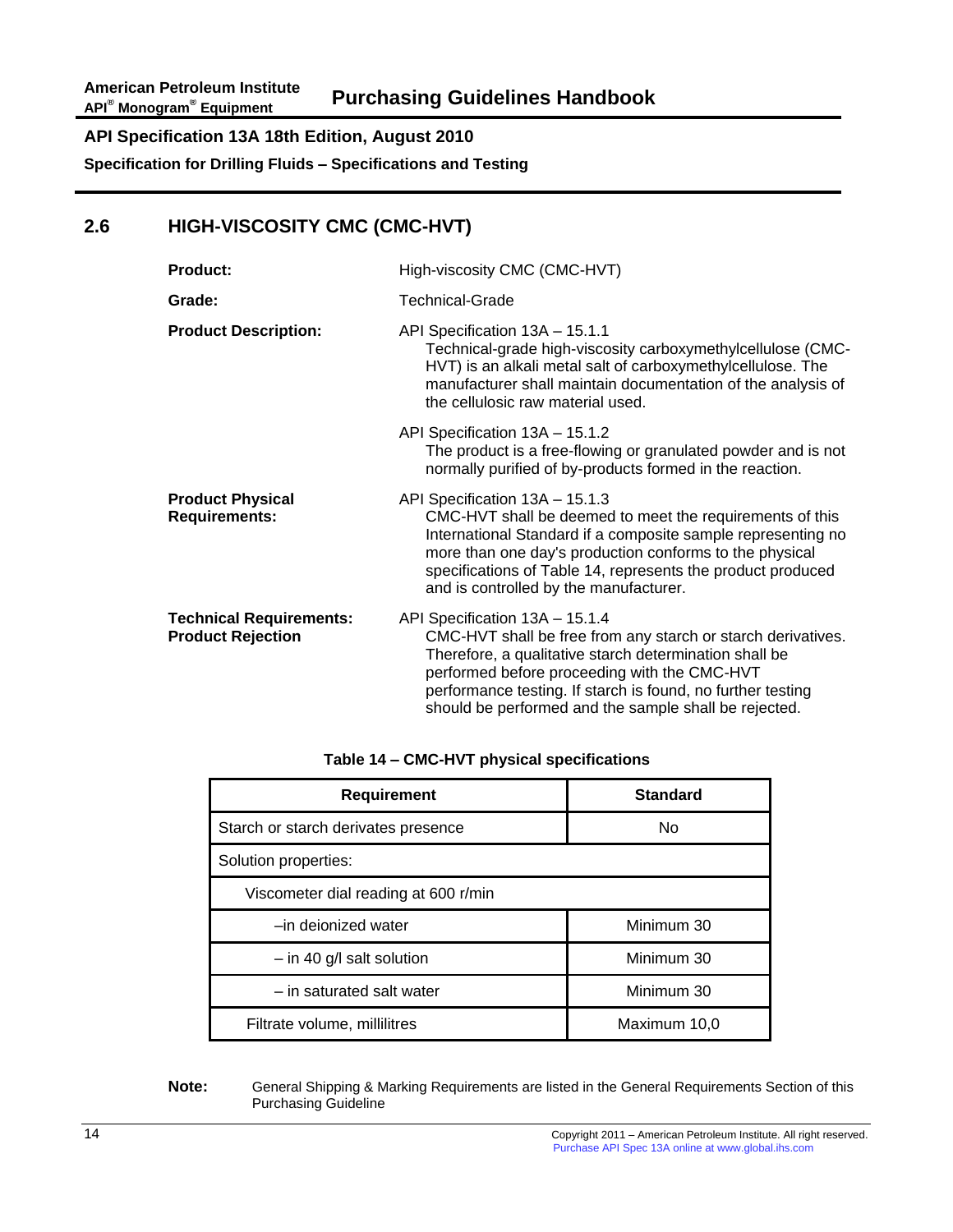# **2.7 LOW-VISCOSITY CMC (CMC-LVT)**

| <b>Product:</b>                                            | Low-viscosity CMC (CMC-LVT)                                                                                                                                                                                                                                                                                                    |
|------------------------------------------------------------|--------------------------------------------------------------------------------------------------------------------------------------------------------------------------------------------------------------------------------------------------------------------------------------------------------------------------------|
| Grade:                                                     | Technical-Grade                                                                                                                                                                                                                                                                                                                |
| <b>Product Description:</b>                                | API Specification 13A - 14.1.1<br>Technical-grade low-viscosity carboxymethylcellulose (CMC-<br>LVT) is an alkali metal salt of carboxymethylcellulose.                                                                                                                                                                        |
|                                                            | API Specification 13A - 14.1.2<br>The product is a free-flowing or granulated powder.                                                                                                                                                                                                                                          |
| <b>Product Physical</b><br><b>Requirements:</b>            | API Specification 13A - 14.1.3<br>CMC-LVT shall be deemed to meet the requirements of this<br>International Standard if a composite sample representing no<br>more than one day's production conforms to the physical<br>specifications of Table 13, represents the product produced<br>and is controlled by the manufacturer. |
| <b>Technical Requirements:</b><br><b>Product Rejection</b> | API Specification 13A - 14.1.4<br>CMC-LVT shall be free of any starch or starch derivatives.<br>Therefore, a qualitative starch determination shall be<br>performed before proceeding with the CMC-LVT performance<br>testing. If starch is found, no further testing should be<br>performed and the sample shall be rejected. |

|  | Table 13 - CMC-LVT physical specifications |
|--|--------------------------------------------|
|--|--------------------------------------------|

| <b>Requirement</b>                   | <b>Standard</b> |
|--------------------------------------|-----------------|
| Starch or starch derivates presence  | No              |
| Solution properties                  |                 |
| Viscometer dial reading at 600 r/min | Maximum 90      |
| Filtrate volume, millilitres         | Maximum 10      |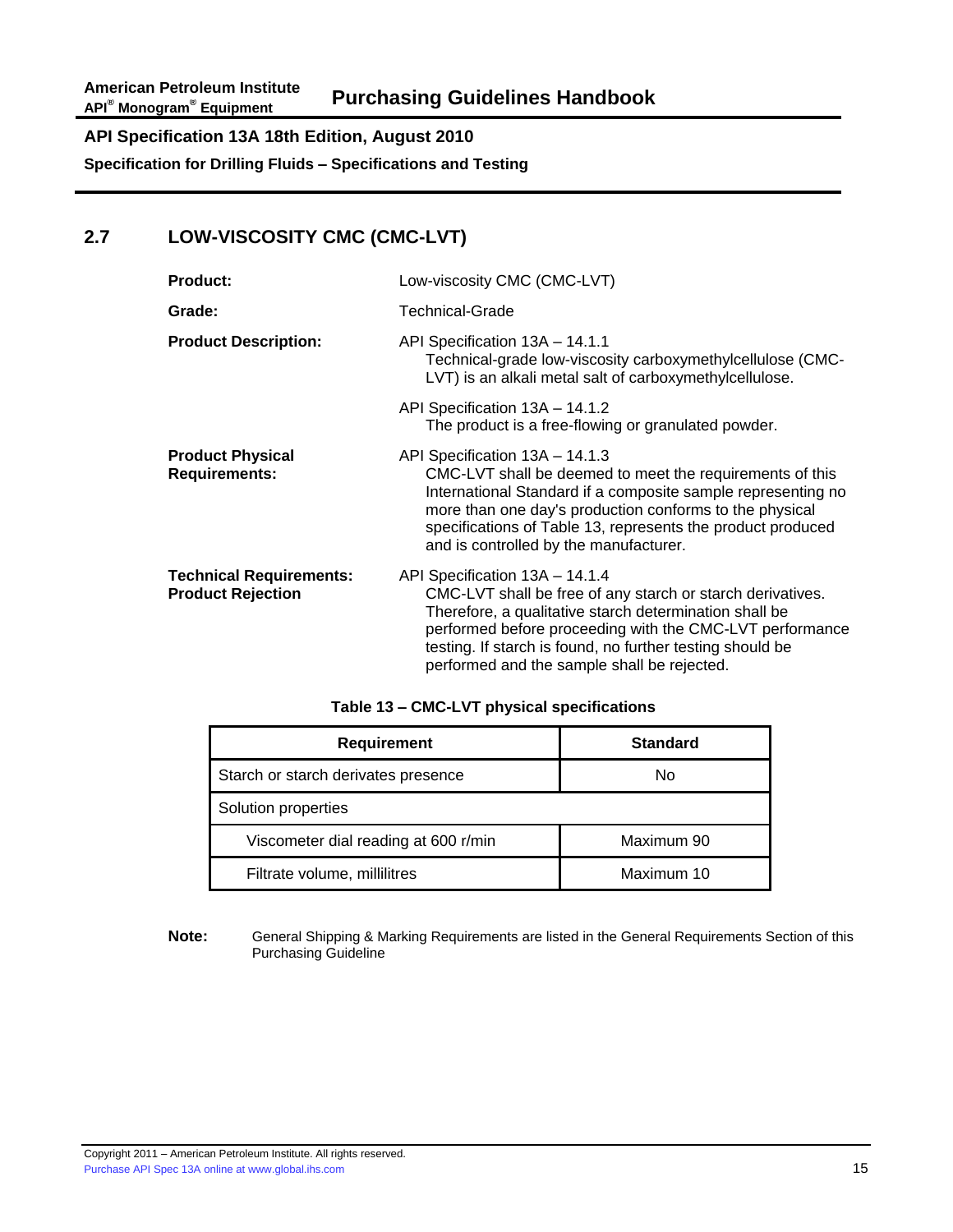# **2.8 HIGH-VISCOSITY POLYANIONIC CELLULOSE (PAC-HV)**

| <b>Product:</b>                                            | High-viscosity polyanionic cellulose (PAC-HV)                                                                                                                                                                                                                                                                                                                                                                        |
|------------------------------------------------------------|----------------------------------------------------------------------------------------------------------------------------------------------------------------------------------------------------------------------------------------------------------------------------------------------------------------------------------------------------------------------------------------------------------------------|
| Grade:                                                     | Regular                                                                                                                                                                                                                                                                                                                                                                                                              |
| <b>Product Description:</b>                                | API Specification 13A - 18.1.1<br>PAC-HV, also referred to as API PAC regular grade, is a<br>water-soluble polymer produced only from cellulose<br>chemically reacted with carboxy-methyl (anionic) groups. The<br>product obtained is further purified to significantly increase<br>the active polymer content.<br>The product is a free-flowing and/or granular powder. See<br>Table 17 for physical requirements. |
|                                                            | API Specification 13A - 18.1.2<br>PAC-HV is widely used in water-based drilling fluid for a<br>variety of applications, such as filtration control, viscosity and<br>shale inhibition. Although field use can vary, this procedure<br>focuses on filtration-control and viscosity-control<br>characteristics.                                                                                                        |
| <b>Product Physical</b><br><b>Requirements:</b>            | API Specification 13A - 18.1.7<br>To obtain the best handling in the field, it is recommended<br>that the particle size for the PAC-HV powder be u 0,8 mm (u<br>20 mesh).                                                                                                                                                                                                                                            |
| <b>Technical Requirements:</b><br><b>Product Rejection</b> | API Specification 13A - 18.1.1<br>It shall not contain any other polysaccharides, such as starch,<br>guar or other naturally occurring polymers or their derivatives.                                                                                                                                                                                                                                                |
|                                                            | API Specification 13A - 18.1.4<br>PAC-HV shall be free of any foreign polymer. Therefore, a<br>qualitative starch determination shall be performed before the<br>performance tests. If starch is found, no further testing should<br>be performed and the sample shall be rejected.                                                                                                                                  |

| <b>Requirement</b>                       | <b>Standard</b> |
|------------------------------------------|-----------------|
| Presence of starch or starch derivatives | Absent          |
| Moisture content                         | Maximum 10 %    |
| Apparent viscosity                       | Minimum 50 cP   |
| API filtrate volume                      | Maximum 23 ml   |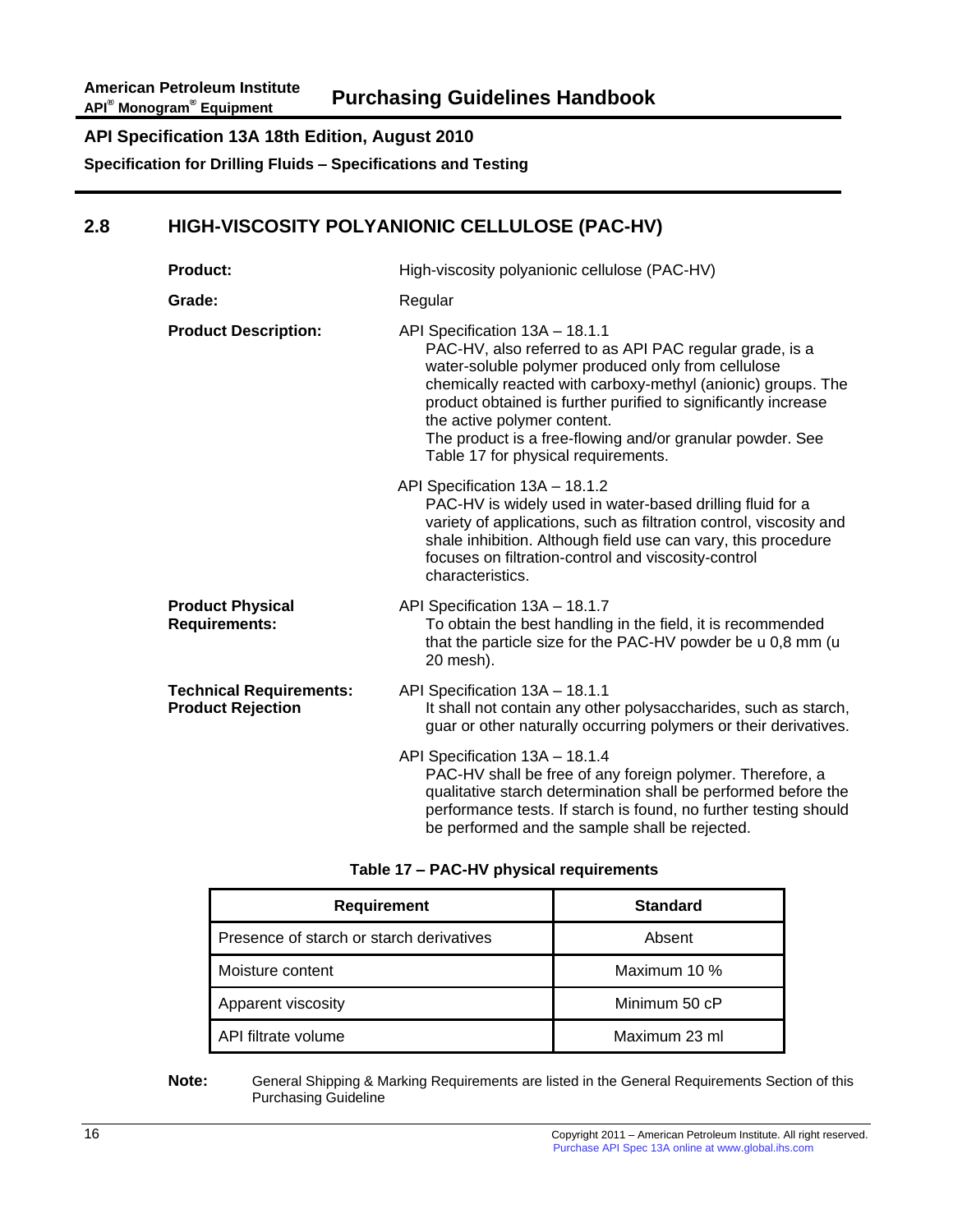# **2.9 LOW-VISCOSITY POLYANIONIC CELLULOSE (PAC-LV)**

| <b>Product:</b>                                            | Low-viscosity polyanionic cellulose (PAC-LV)                                                                                                                                                                                                                                                                                                                                                                                    |
|------------------------------------------------------------|---------------------------------------------------------------------------------------------------------------------------------------------------------------------------------------------------------------------------------------------------------------------------------------------------------------------------------------------------------------------------------------------------------------------------------|
| Grade:                                                     | Low-viscosity                                                                                                                                                                                                                                                                                                                                                                                                                   |
| <b>Product Description:</b>                                | API Specification 13A - 17.1.1<br>PAC-LV, also referred to as PAC low-viscosity grade, is a<br>water-soluble polymer produced only from cellulose<br>chemically reacted with carboxy-methyl (anionic) groups. The<br>product obtained is further purified to significantly increase<br>the active polymer content.<br>The product is a free-flowing and/or granular powder.                                                     |
|                                                            | API Specification 13A - 17.1.2<br>PAC-LV is widely used in water-based drilling fluids for a<br>variety of applications, such as filtration control, viscosity and<br>shale inhibition. Although field use can vary, this procedure<br>focuses on filtration control and viscosity characteristics.                                                                                                                             |
| <b>Product Physical</b><br><b>Requirements:</b>            | API Specification 13A - 17.1.7<br>To obtain the best handling in the field, it is recommended<br>that the particle size for PAC LV powder be u 0,8 mm (u 20<br>mesh).                                                                                                                                                                                                                                                           |
| <b>Technical Requirements:</b><br><b>Product Rejection</b> | API Specification 13A - 17.1.1<br>It shall not contain any other polysaccharides such as starch,<br>guar or other naturally occurring polymers or their derivatives.                                                                                                                                                                                                                                                            |
|                                                            | API Specification 13A - 17.1.4<br>PAC-LV shall be free of any foreign polymer. Therefore, a<br>qualitative starch determination shall be performed. If starch<br>is found, no further testing should be performed and the<br>sample shall be rejected.                                                                                                                                                                          |
| <b>Filtrate Volume:</b>                                    | API Specification 13A - 17.4.1.2 Footnote 13<br>API standard evaluation base clay is an example of a suitable<br>product available commercially. Requests for clay should be<br>directed to the API which will forward the request to a supplier<br>for further handling. This information is given for the<br>convenience of users of this Internal Standard and does not<br>constitute an endorsement by ISO of this product. |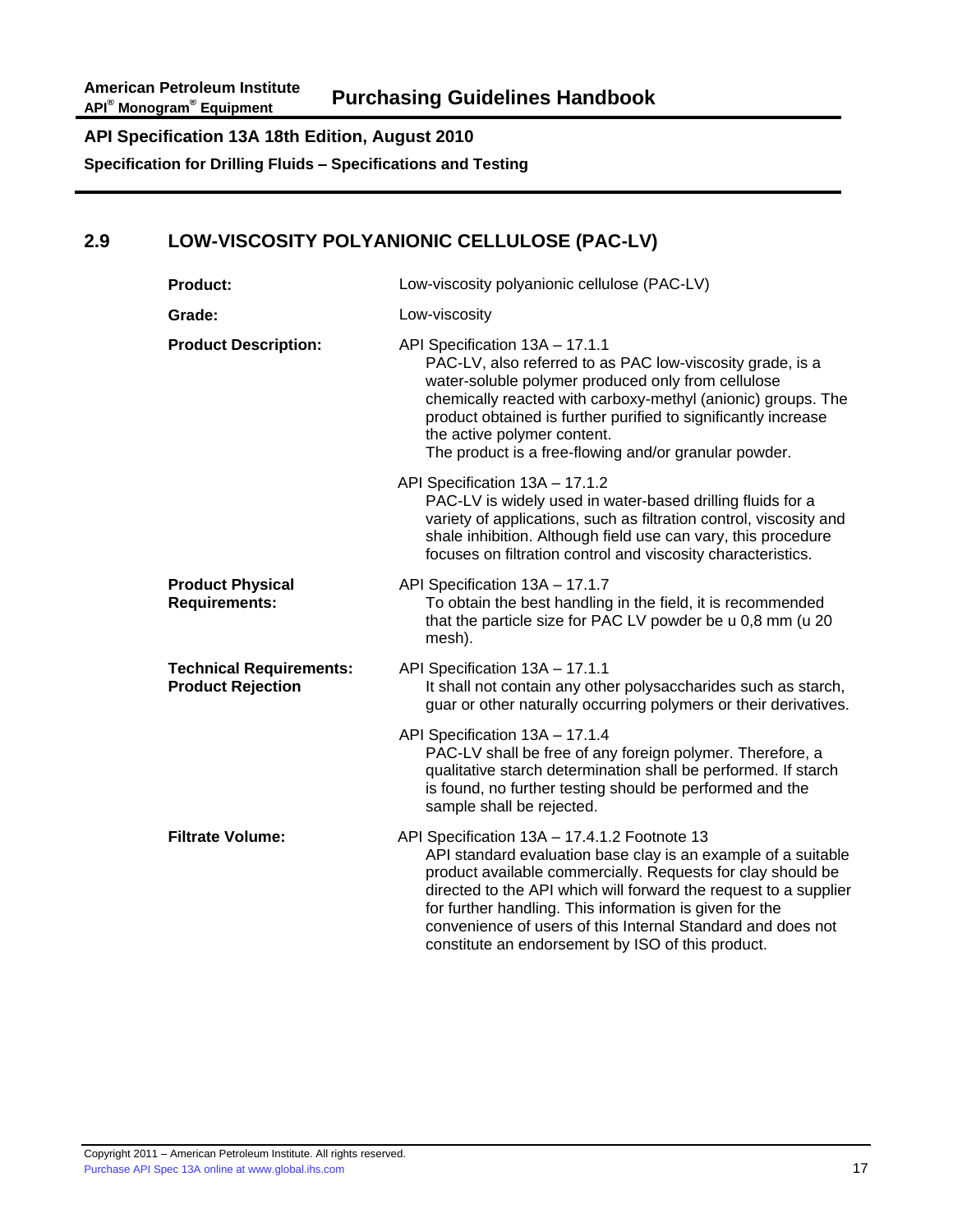**Specification for Drilling Fluids – Specifications and Testing**

| <b>Requirement</b>                       | <b>Standard</b> |
|------------------------------------------|-----------------|
| Presence of starch or starch derivatives | Absent          |
| Moisture content                         | Maximum 10 %    |
| Apparent viscosity                       | Maximum 40 cP   |
| Filtrate volume                          | Maximum 16 ml   |

#### **Table 16 – PAC-LV physical requirements**

- **Note 1:** Filtrate Volume, API Specification 13A 17.2.1.2 Footnote 13 can also be found in the General Requirements Section of this Purchasing Guideline
- **Note 2:** General Shipping & Marking Requirements are listed in the General Requirements Section of this Purchasing Guideline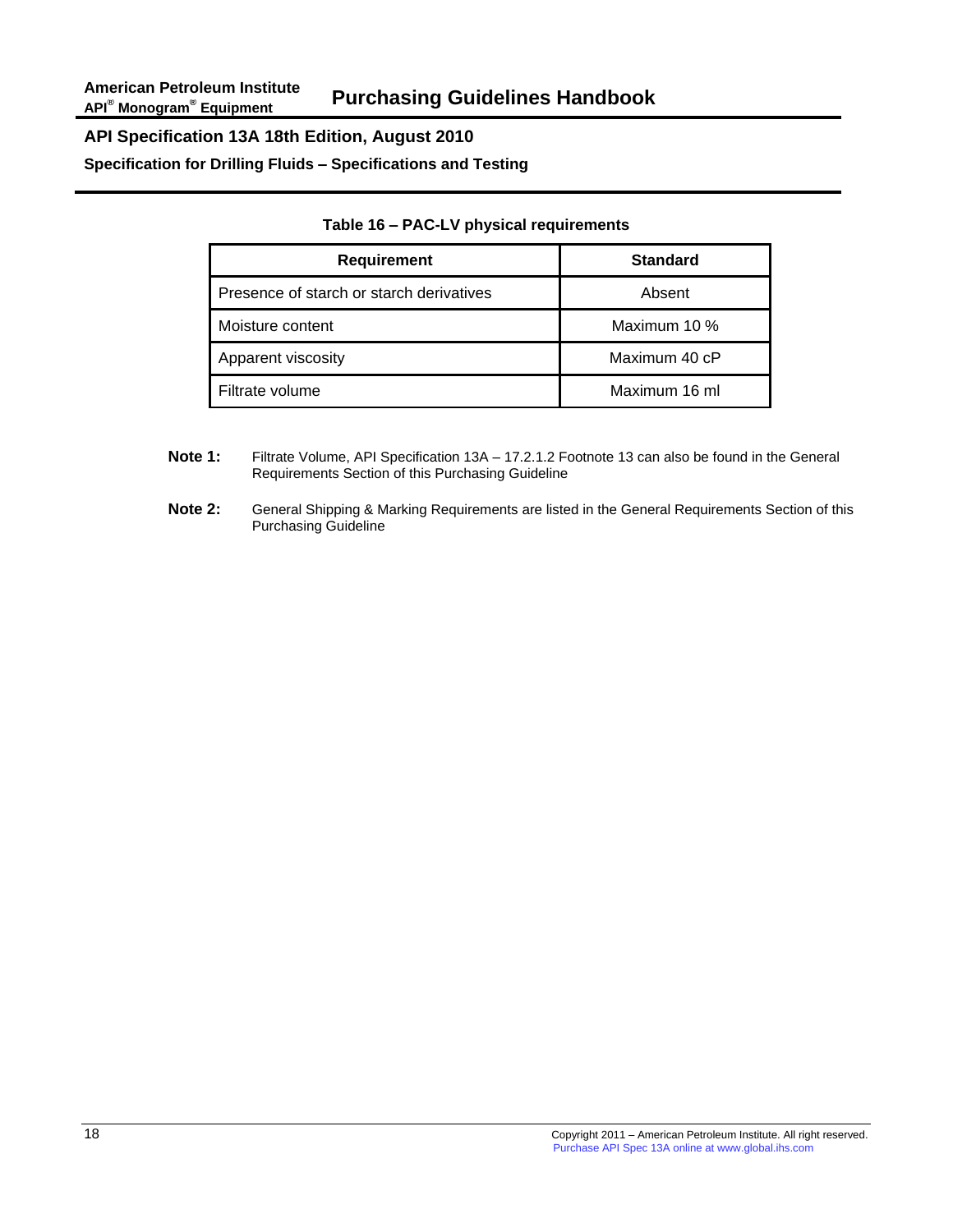**Specification for Drilling Fluids – Specifications and Testing**

#### **2.10 SEPIOLITE**

| <b>Product:</b>                                 | Sepiolite                                                                                                                                                                                                                                                                                                                                          |
|-------------------------------------------------|----------------------------------------------------------------------------------------------------------------------------------------------------------------------------------------------------------------------------------------------------------------------------------------------------------------------------------------------------|
| <b>Grade:</b>                                   | <b>Drilling Grade</b>                                                                                                                                                                                                                                                                                                                              |
| <b>Product Description:</b>                     | API Specification 13A - 13.1.1                                                                                                                                                                                                                                                                                                                     |
|                                                 | Drilling-grade sepiolite is a naturally occurring clay mineral.<br>Accessory minerals include quartz, feldspar and calcite.                                                                                                                                                                                                                        |
| <b>Product Physical</b><br><b>Requirements:</b> | API Specification 13A - 13.1.2<br>Drilling-grade sepiolite shall be deemed to meet the<br>requirements of this International Standard if a composite<br>sample representing no more than one day's production<br>conforms to the physical specifications of Table 12,<br>represents the product produced and is controlled by the<br>manufacturer. |

#### **Table 12 – Sepiolite physical specifications**

| <b>Requirement</b>                     | <b>Standard</b>              |
|----------------------------------------|------------------------------|
| Suspension properties:                 |                              |
| Viscometer dial reading at 600 r/min   | Minimum 30                   |
| Residue of diameter greater than 75 um | Maximum mass fraction 8,0 %  |
| Moisture, percent                      | Maximum mass fraction 16,0 % |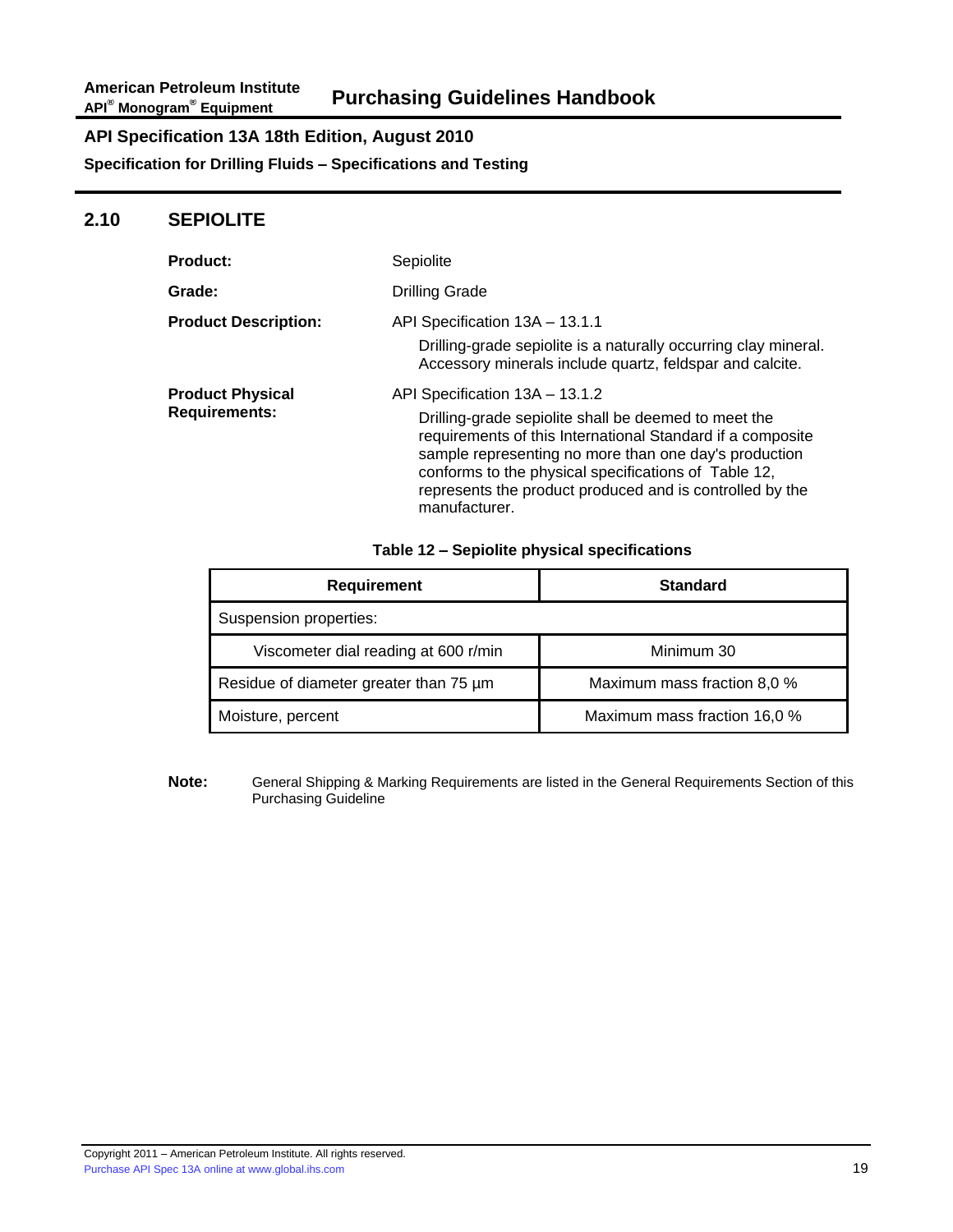**Specification for Drilling Fluids – Specifications and Testing**

### **2.11 STARCH**

| <b>Product:</b>             | Starch                                                                                                                                                                                                                                                                                                                                                                        |
|-----------------------------|-------------------------------------------------------------------------------------------------------------------------------------------------------------------------------------------------------------------------------------------------------------------------------------------------------------------------------------------------------------------------------|
| Grade:                      | <b>Drilling Grade</b>                                                                                                                                                                                                                                                                                                                                                         |
| <b>Product Description:</b> | API Specification 13A - 16.1.1                                                                                                                                                                                                                                                                                                                                                |
|                             | Drilling-grade starch can be manufactured from several kinds<br>of native starches                                                                                                                                                                                                                                                                                            |
| <b>Product Physical</b>     | API Specification 13A - 16.1.2                                                                                                                                                                                                                                                                                                                                                |
| Requirements:               | Drilling-grade starch shall be free-flowing and free from lumps.<br>Drilling-grade starch shall be deemed to meet the equirements<br>of this International Standard if a composite sample<br>representing no more than one day's production conforms to<br>the physical specifications of Table 15, represents the product<br>produced and is controlled by the manufacturer. |

**Table 15 – Starch physical specifications**

| <b>Requirement</b>                     | <b>Standard</b> |
|----------------------------------------|-----------------|
| Suspension properties:                 |                 |
| Viscometer dial reading at 600 r/min   |                 |
| $-$ in 40 g/l salt water               | Maximum 18      |
| - in saturated salt water              | Maximum 20      |
| Filtrate volume                        |                 |
| $-$ in 40 g/l salt water, millilitres  | Maximum 10      |
| - in saturated salt water, millilitres | Maximum 10      |
| Residue greater than 2 000 um          | No residue      |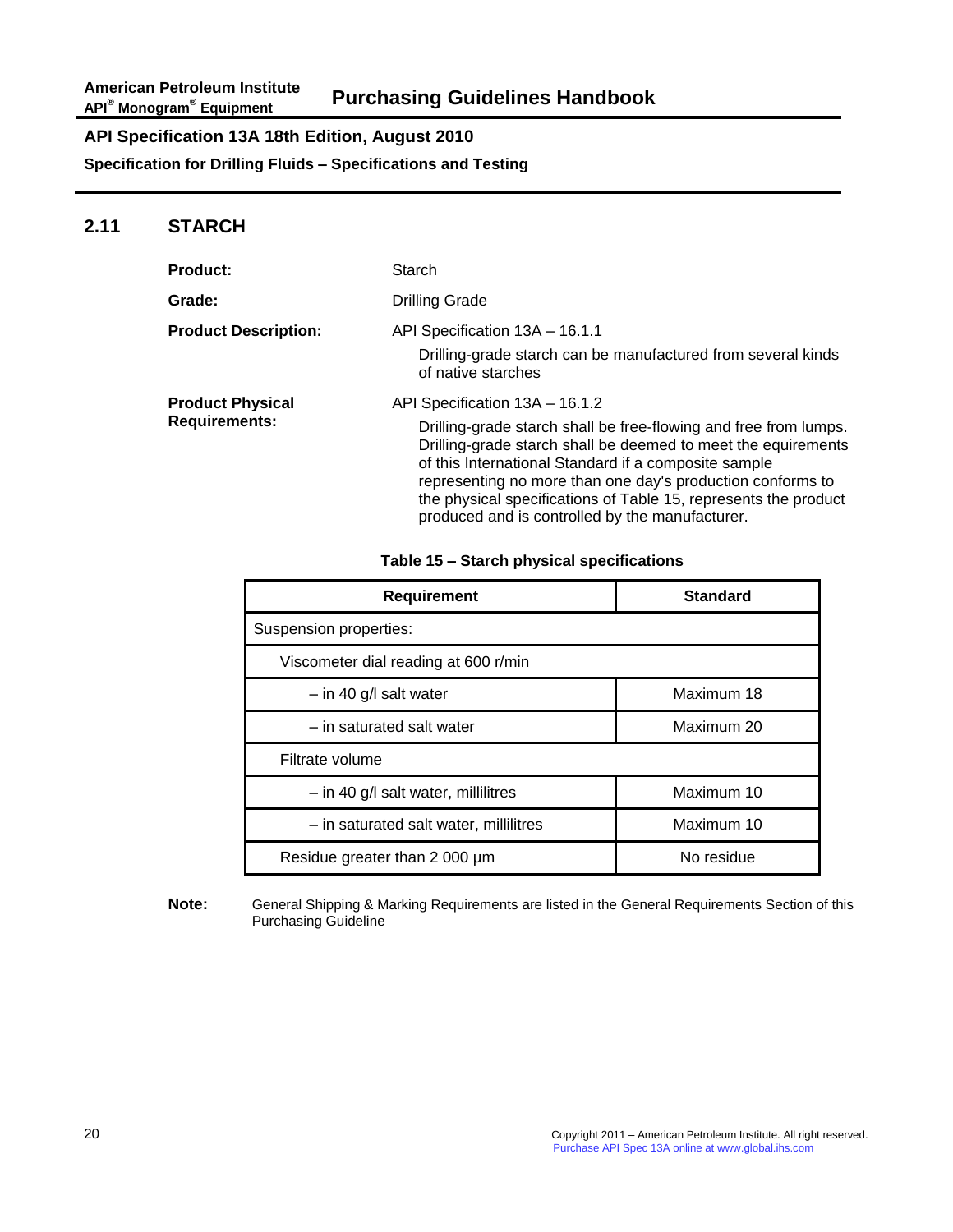**Specification for Drilling Fluids – Specifications and Testing**

### **2.12 XANTHAN GUM**

| <b>Product:</b>                                            | Xanthan Gum                                                                                                                                                                                                                                                                                                                                                              |
|------------------------------------------------------------|--------------------------------------------------------------------------------------------------------------------------------------------------------------------------------------------------------------------------------------------------------------------------------------------------------------------------------------------------------------------------|
| Grade:                                                     | <b>Drilling Grade</b>                                                                                                                                                                                                                                                                                                                                                    |
| <b>Product Description:</b>                                | API Specification 13A - 19.1.1<br>Xanthan gum is a water-soluble polysaccharide, commercially<br>produced by a distinct fermentation process of Xanthomonas<br>campestris The product may contain up to 3 % of a material<br>added specifically to enhance dispersibility or solubility of the<br>product. Xanthan gum is an off-white, free-flowing granular<br>powder. |
|                                                            | API Specification 13A - 19.1.2<br>Xanthan gum is used in a wide variety of water-based drilling,<br>workover or completion fluids as a rheology modifier to<br>develop low-shear-rate viscosity and enhance suspension<br>properties.                                                                                                                                    |
| <b>Product Physical</b><br><b>Requirements:</b>            | API Specification 13A - 19.2.2<br>Reagents                                                                                                                                                                                                                                                                                                                               |
| <b>Technical Requirements:</b><br><b>Product Rejection</b> | API Specification 13A - 19.1.1<br>[the product] shall not contain any other polysaccharide, such<br>as starch, guar gum or other naturally occurring polymers or<br>their derivatives.                                                                                                                                                                                   |
|                                                            | API Specification 13A - 19.1.4<br>Xanthan gum shall be free of any foreign polymer including                                                                                                                                                                                                                                                                             |

| cellulosics, starch or guar gum. |  |  |
|----------------------------------|--|--|
|                                  |  |  |

| Table 18 - Xanthan gum physical requirements |
|----------------------------------------------|
|----------------------------------------------|

| <b>Requirement</b>                       | <b>Standard</b>                                  |  |
|------------------------------------------|--------------------------------------------------|--|
| Starch, guar, or their derivatives       | Absent                                           |  |
| Moisture content                         | Maximum 13 %                                     |  |
| Screen analysis                          |                                                  |  |
| Less than $425 \mu m (11/64 \text{ in})$ | Minimum 95 %                                     |  |
| Less than $75 \mu m$                     | Maximum 50 %                                     |  |
| Viscosity <sup>a</sup>                   |                                                  |  |
| Rotational viscometer, 300 r/min         | Minimum 11 $CP^{6}$<br>(minimum 55 dial reading) |  |
| Rotational viscometer, 6 r/min           | Minimum 180 cP<br>(minimum 18 dial reading)      |  |